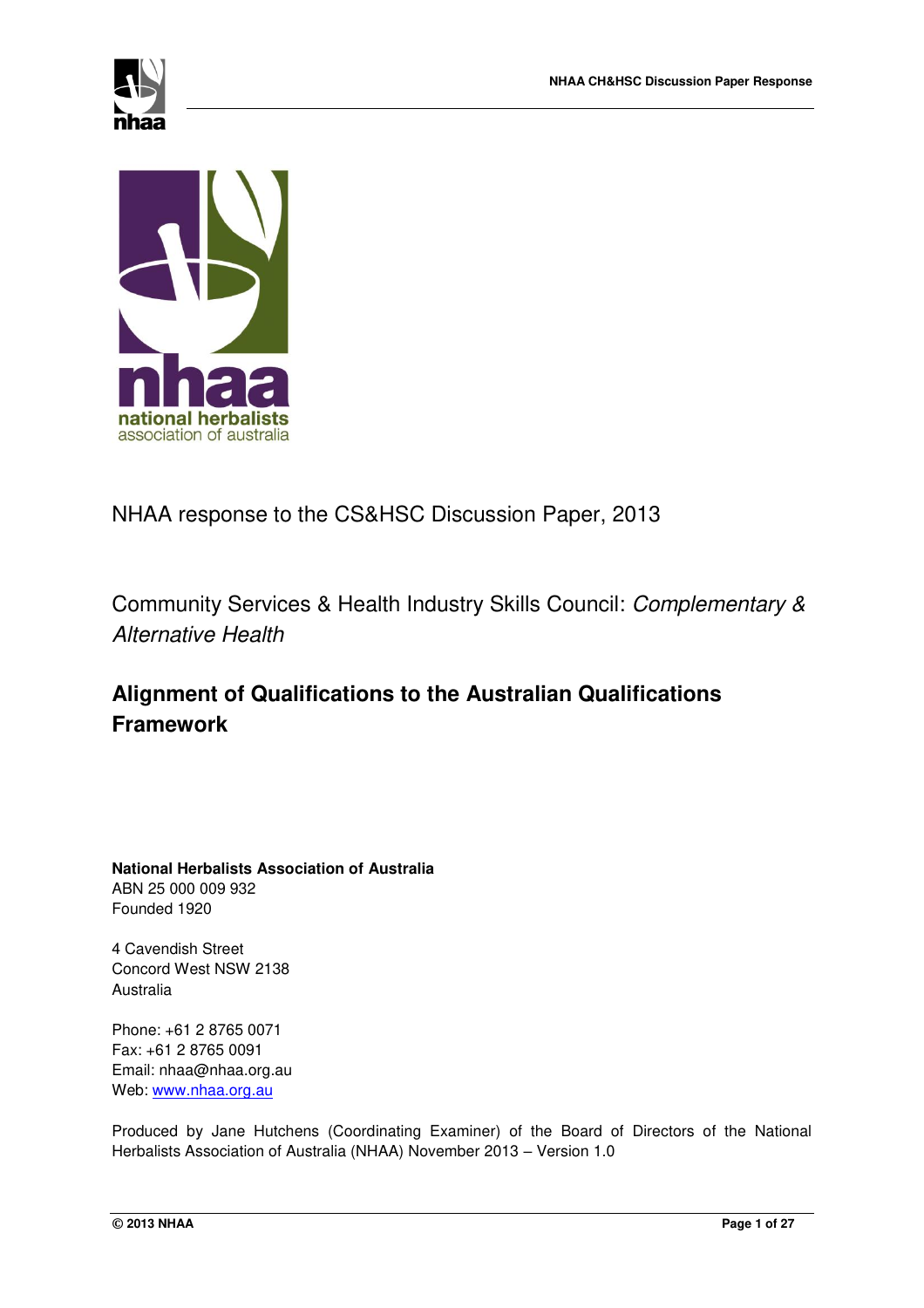

### **Contents**

| Question 1: What are your general views on the mapping presented in Table 1,<br>which suggests CAH Advanced Diploma qualifications could be aligned to Bachelor                                                                                         |  |
|---------------------------------------------------------------------------------------------------------------------------------------------------------------------------------------------------------------------------------------------------------|--|
| Question 2: If you believe that qualifications in Homoeopathy, Naturopathy,<br>Nutritional Medicine and Western Herbal Medicine should become Bachelor Degree<br>qualifications, what is your rationale based on the AQF descriptors? Please specify    |  |
| Question 3: If you believe that qualifications in Homoeopathy, Naturopathy,<br>Nutritional Medicine and Western Herbal Medicine should remain as Advanced<br>Diploma qualifications, what is your rationale based on the AQF descriptors? Please        |  |
| Question 4: If your expertise lies in the area of Ayurveda, what are your views about<br>how Table 1 relates to work as an Ayurvedic practitioner? Please indicate if<br>Advanced Diploma or Bachelor Degree is the most appropriate qualification, and |  |
| Appendices                                                                                                                                                                                                                                              |  |
|                                                                                                                                                                                                                                                         |  |
|                                                                                                                                                                                                                                                         |  |
| Appendix 3: The Practice and Regulatory Requirements of Naturopathy and Western                                                                                                                                                                         |  |
|                                                                                                                                                                                                                                                         |  |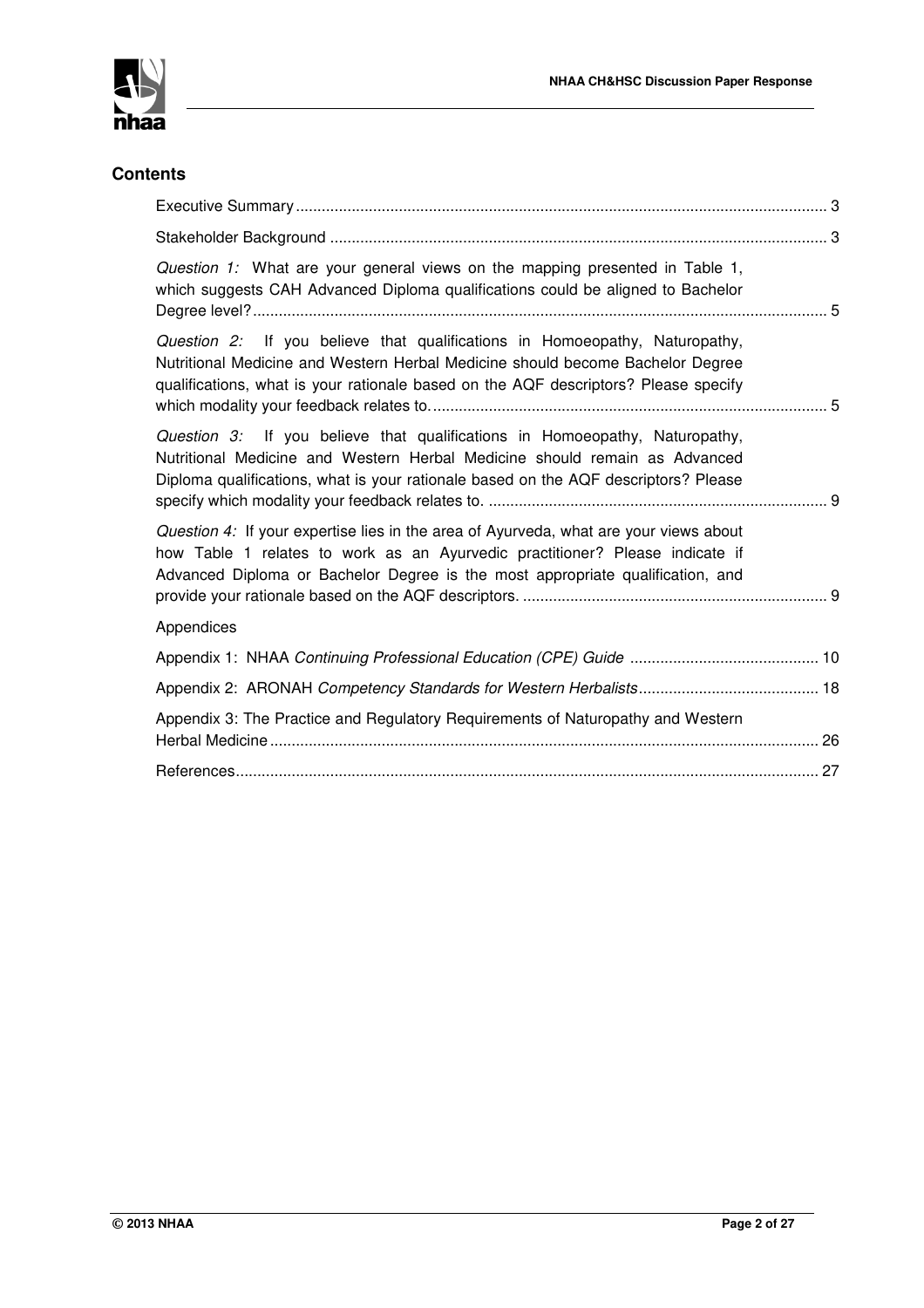

### **Executive Summary**

NHAA actively support registration of herbalist and naturopaths and believe that registration will require Bachelor Degree qualifications. As such, this is an opportune time to review the required educational preparation and outcomes for these disciplines and the most appropriate educative framework to deliver training – vocational or tertiary sector.

The qualification mapping outlined in the Australian Quality Framework document clearly articulates the differences between level 6 Advanced Diploma and level 7 Bachelor Degree outcomes, and NHAA believe that the requirements for professional practice a herbalist or naturopath are aligned with the Bachelor Degree level. Indeed, when reviewing the descriptors, this is very apparent. However, this is an analysis of the professional role and education requirements considered in isolation of the broader political and education issues.

Whilst supporting a Bachelor Degree as the minimum standard for Western Herbal medicine and Naturopathy qualifications, the following factors needs to be considered.

- The number of tertiary institutions offering degree qualifications has reduced, and the reasons for this needs to be explore, with possible reasons for this relating to:
	- Financial viability,
	- Absence of faculty support for complementary medicine,
	- Pressure from parties opposed to complementary health,
	- Dearth of conviction of the evidence base to inform practice.
- Private colleges have a limited history of attaining TEQSA recognition and this may need to be reviewed and assistance provided to support interested colleges.
- Currently only three private colleges provide a Bachelor Degree, thus a suitable time period needs to be provided to allow the development of more Degree courses prior to the removal of the Advanced Diploma.
- Small colleges may be at a disadvantage in meeting the TEQSA requirements, thus arrangements for co-delivery or affiliations with larger institutions to enable their ongoing contribution may be required.
- A definition of the scope, role and thus core curricula for herbal medicine, and more specifically naturopathy needs to be established.
- Establishment of the Bachelor Degree as the minimum standard for professional practice does not preclude the provision of Diploma or Certificate courses for general interest (non-practicing) purposes.
- A clear, equitable and reasonable grandfathering process must be implemented to facilitate the transition to the higher education level, as has been implemented for Chinese medicine in recent years, and nursing in the 1980s.

### **Stakeholder Background: NHAA**

Incorporated in 1920, the NHAA is the oldest complementary medicine association in Australia and represents herbalists and naturopaths. From our inception, a key role for NHAA has been the establishment of education and practice standards.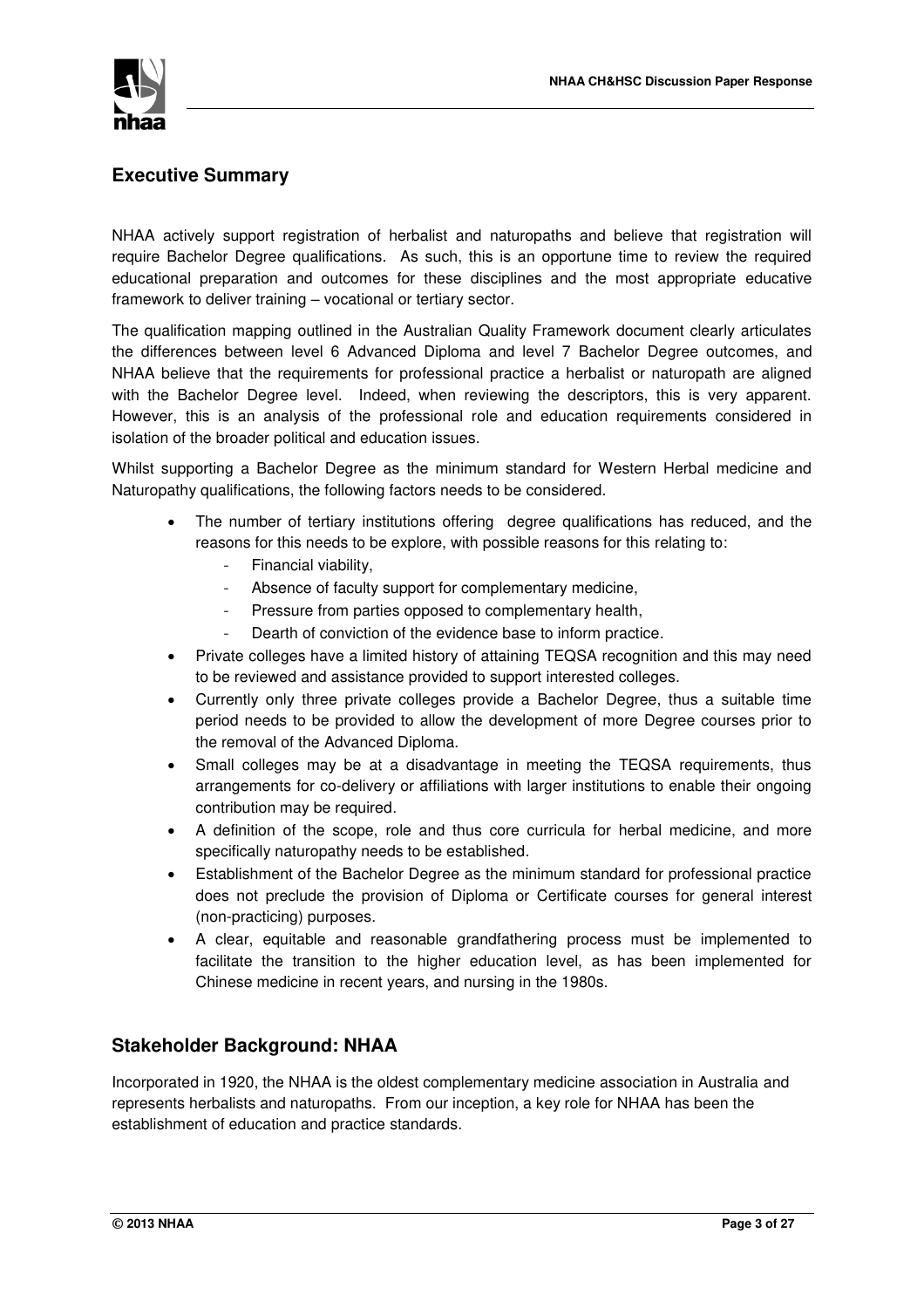

### *NHAA Vision*

- Enable practitioners and the practice of herbal and naturopathic medicine to become fully integrated into the primary healthcare system in Australia:
- Have the NHAA recognised as the peak body for herbal and naturopathic medicine;
- Make herbal and naturopathic medicine accessible to all;
- Maintain the integrity of the profession;
- Continue to promote the standards and quality of education, of the profession;
- Make greater career opportunities and research pathways for herbalists and naturopaths;
- Continue the integration of traditional medicine and evolving science. (1)

NHAA believes that effective integration of herbal medicine and naturopathy into the broader healthcare system is dependent upon national registration of practitioners with the Australian Health Practitioner Regulation Agency (AHPRA). Further, it is believed that the minimum standard for registration will be a Bachelor Degree qualification, as is the case for all other professions covered by AHPRA

### *Working towards Statutory Registration*

As early as 1929 NHAA put forward proposals and submissions to both the State and Federal Governments and worked closely with other bodies and associations, to include practitioners of Western herbal medicine within the nation's regulatory healthcare framework. This has since expanded to include the modality naturopathy, and we continue to actively pursue this on all levels.

The NHAA perceives the advantages of regulation, regardless of the form it takes as:

- Improved and consistent standards of education for practitioners
- Protection of the public from fraudulent, untrained and unscrupulous practitioners
- Better access to information for consumers
- Increased community confidence in the professions and enhanced status of practitioners
- Professional associations able to have a greater focus on improving professional development and benefits for members
- Incorporation of complementary medicines into the mainstream health system
- Improve quality and safety in healthcare as a result of better communication and referrals among practitioners
- Better access to tools of trade for the profession with improved therapeutic outcomes for the public
- Decrease in administration costs for health funds and insurers
- Compulsory professional indemnity insurance to protect clients
- Access to a fair, equitable and transparent complaints mechanism for the public. (2)

### *Education*

NHAA has long been committed to high educational standards in herbal medicine and naturopathy. The NHAA Board of Directors includes the roles of Examiner as a distinct entity, reflecting the importance of this area. The Examiners have multiple areas of responsibility including:

 Maintaining and administrating the NHAA Course Accreditation System (CAS), which represents the highest level of educational standards for herbalists and naturopaths in Australia.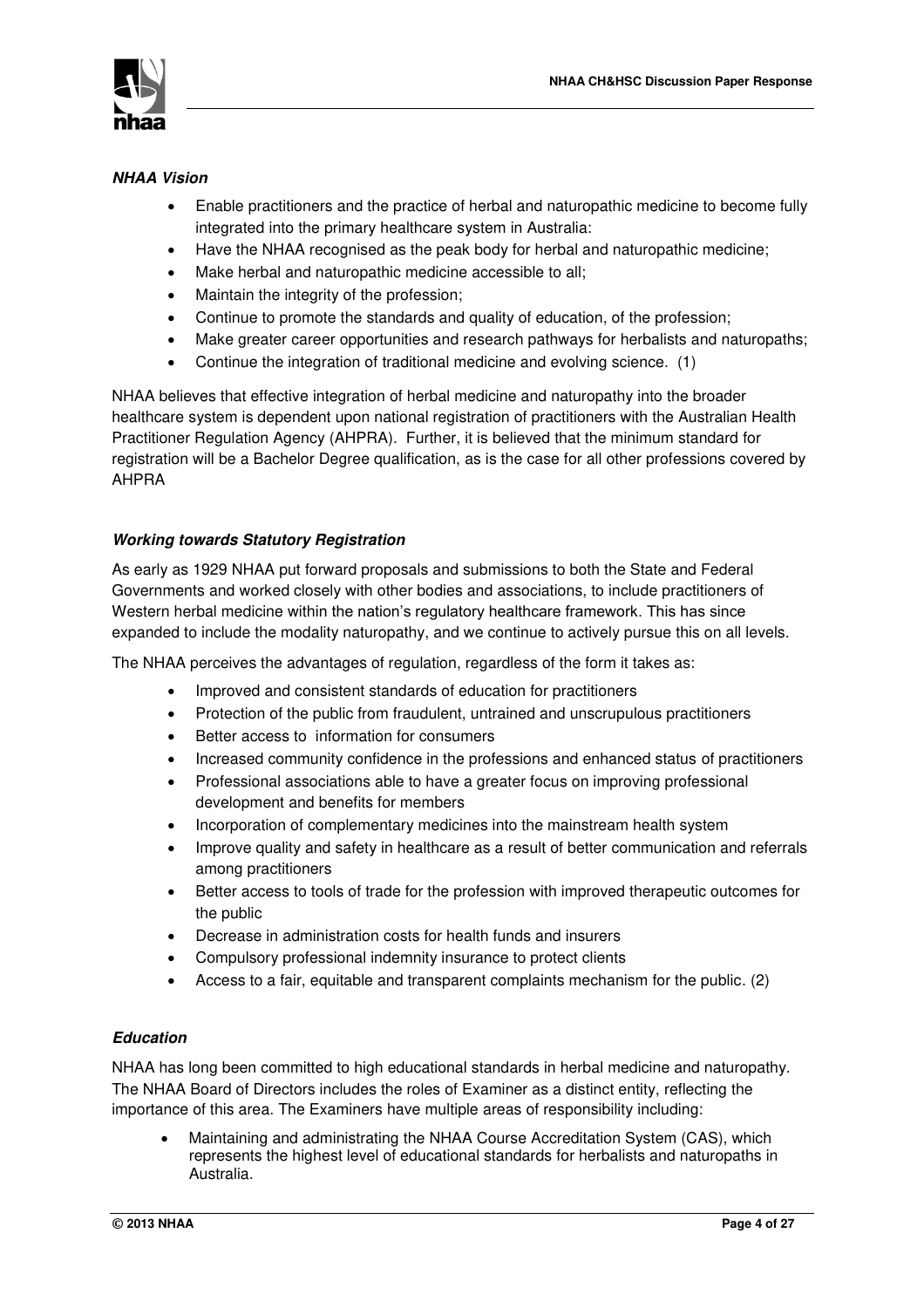

- Individual assessment of full membership applications where the applicant has not completed an accredited course.
- Monitoring the teaching and educational trends of Western herbal medicine and naturopathy in Australia.
- Maintaining and working with academic institutions offering NHAA accredited courses.
- Offering expertise by participating in external course advisory committees and industry reference groups.
- Represent the interests of western herbal medicine and naturopathy education in any Government review or regulatory process. (3)

NHAA represents herbalists and naturopaths, thus this response relates to those qualifications only, and not nutrition, homeopathy or Ayurveda.

### **1. What are your general views on the mapping presented in Table 1, which suggests CAH Advanced Diploma qualifications could be aligned to Bachelor Degree level?**

Table 1 of the Discussion Paper clearly identifies the differences between Advanced Diplomas and Bachelor degrees as outlined in the Australian Qualifications Framework Second Edition (AQF). Further, the table provides a succinct and accurate description of the Complementary & Alternative Health Practitioners (CAH Practitioners) occupational roles.

It is noted that nutrition is not specified in the list of body of knowledge content areas and this should be included.

The AQF Second Edition was released in 2013 and provides the current educational framework in Australia. The mapping summary as provided in Table 1 clearly positions the educational requirements for the professions of herbalism and naturopathy as Bachelor degree level.

### **2. If you believe that qualifications in Homoeopathy, Naturopathy, Nutritional Medicine and Western Herbal Medicine should become Bachelor Degree qualifications, what is your rationale based on the AQF descriptors? Please specify which modality your feedback relates to.**

NHAA believes that the minimum educational level for Western Herbal Medicine and Naturopathy should be a Bachelor Degree qualification. Rationale based of the AQF descriptors is as follows.

### **Purpose**

The key differences between the Advanced Diploma and the Bachelor Degree as outlined in the *Purpose* descriptor are:

- 1. The Bachelor Degree requires a higher level of knowledge "a broad and coherent body of knowledge".
- 2. The Bachelor Degree graduate is qualified and educationally prepared to work as a professional – "undertake professional work'.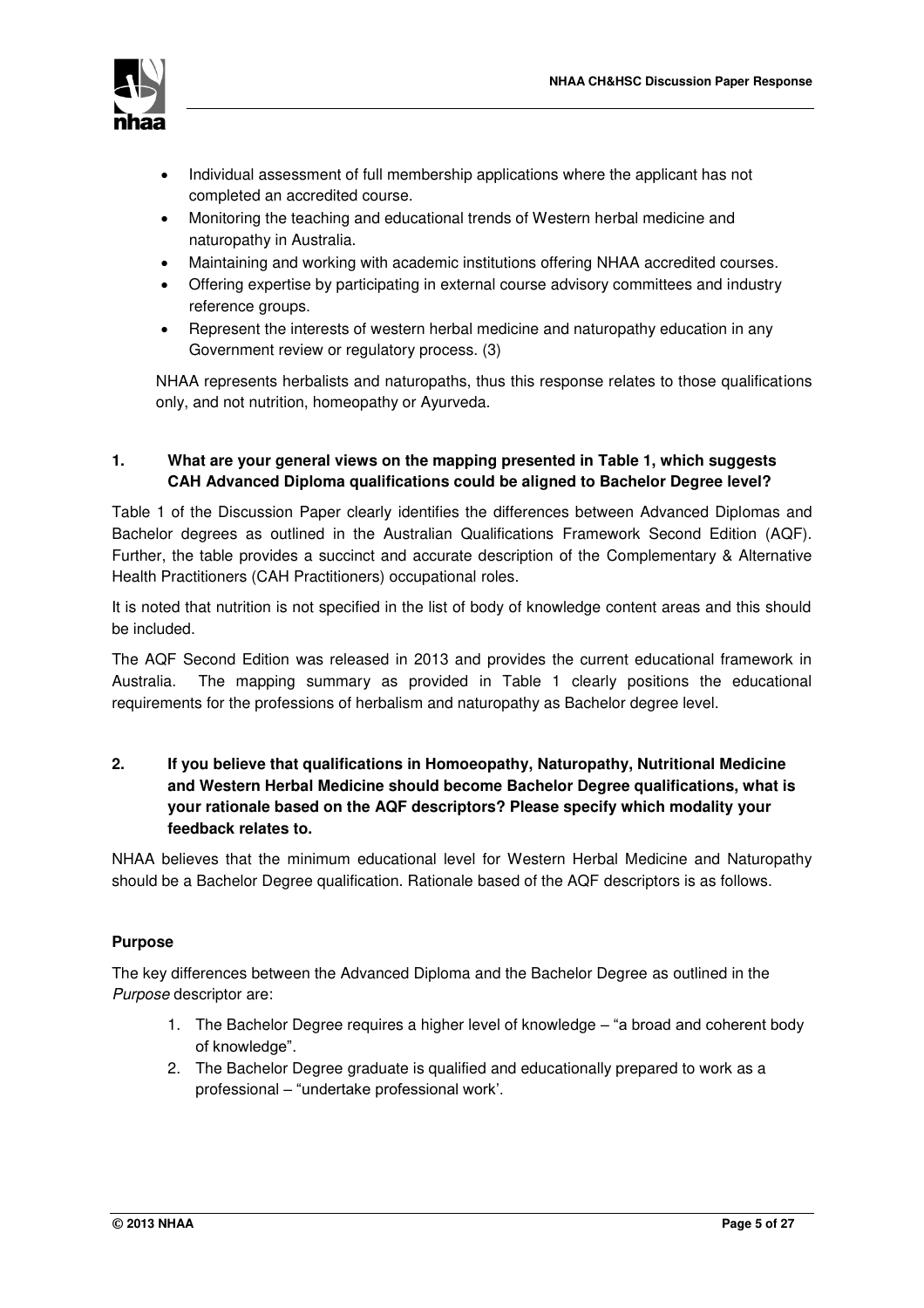

To explore this further, the AQF Glossary defines para/professional work as:

**Paraprofessional:** Paraprofessional work and/or learning are work contexts that generally *support professional practice.* 

**Professional:** Professional work and/or learning are contexts requiring specialised knowledge, *advanced learning*, responsibility and *autonomy*, and require intensive preparation through learning. (4)

The distinction between paraprofessional and professional underpins the central argument for having the Bachelor Degree as the minimum standard for professional practice, and the issue of autonomy is paramount.

A paraprofessional is "a person to whom a particular aspect of a professional task is delegated but who is not licensed to practise as a fully qualified professional" (5). This in no way describes the practice of herbalists and naturopaths in Australia.

Herbalists and Naturopaths are required to have a "broad and coherent knowledge", to maintain currency in a dynamic health and science community, to be able to critically analyse information and integrate knowledge into relevant, safe and effective clinical practice. CAH practitioners are primarycare health professionals and the responsibilities and complexities of that role require the higher level knowledge that then enables autonomy of practice.

The current Health Training Package recognises that Herbalists and Naturopaths are independent professionals, which in part aligns the qualification with the outcomes required for Level 7, Bachelor Degree. The challenge comes in the lack of consistency and clarity about the alignment of standards as it stands. (See HLTCOM502B Develop Professional Expertise, HLTCOM503B Manage a Practice, HLTCOM406B Make Referrals to Other Health Care Professionals when Appropriate, CHCORG28A Reflect and Improve upon Professional Practice.) (6)

To summarise, as per the purpose definitions, Herbal Medicine and Naturopathy are aligned with a bachelor Degree level of education as the minimum standard.

### **Knowledge**

The knowledge level for the Advanced Diploma is to have "technical and theoretical knowledge" and for the Bachelor Degree to have "broad and coherent body of knowledge with depth in the underlying principle and concepts".

Technical and theoretical knowledge infers a lower level of both knowledge and scope of application. This level does not specify or require analysis, conceptual understanding, or higher level learning.

The professional role of Herbalists and Naturopaths require the higher level of knowledge and application as identified under the description for the Bachelor Degree. Central to the practice of Herbal Medicine and Naturopathy is a sound understanding of the philosophy and conceptual basis of the profession, and this is reflected in the NHAA Course Accreditation Scheme which requires the inclusion of "History and Philosophy" in course curricula.(7)

The higher level of knowledge in the Bachelor Degree is "a basis for independent lifelong learning", which is a requirement for professional practice. Continuing professional development is a prerequisite for professional membership with NHAA and other organisations, including AHPRA. (See Appendix 1, NHAA Continuing Professional Education Guide.)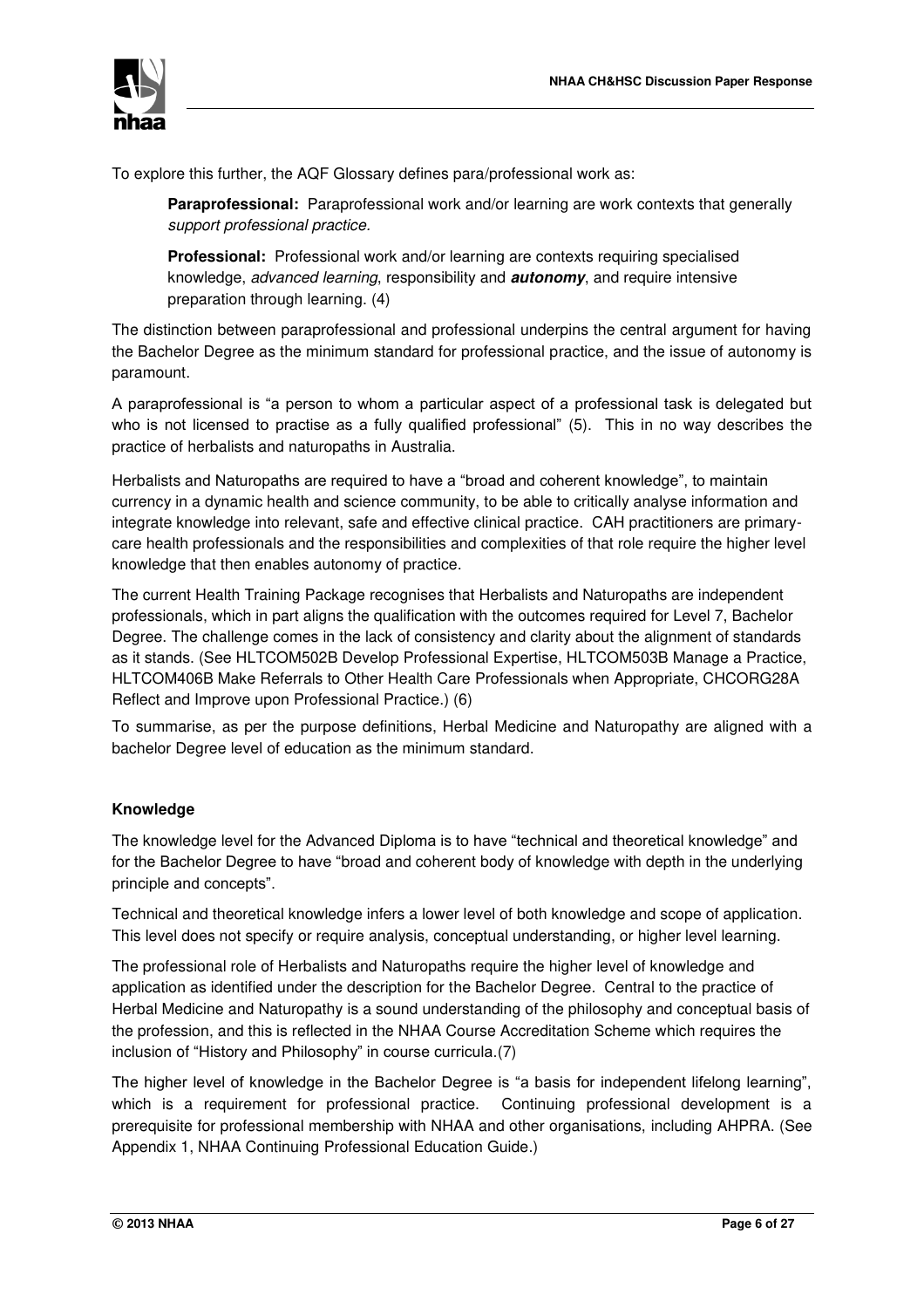

To summarise, for the AQF descriptor "Knowledge" the professional requirements are more in line with Bachelor Degree than the Advanced Diploma.

### **Skills**

The critical difference between the two levels of qualifications for this descriptor is the issue of independent, higher level critical thinking and problem-solving, as well as the ability to effectively communicate the 'independent exposition of knowledge and ideas', again stressing the autonomous nature of practice. Under this descriptor, the professional practice of herbalists and naturopaths is best reflected by the characteristics outlined in the Bachelor Degree descriptor.

NHAA recognises the importance of critical analysis, research and the ability to formulate sound argument for safe, defensible and evidence-informed practice. This can be seen in the CAS requirements for courses to include research skills in their curricula. The NHAA CAS for research is summarised as follows.

### *NHAA CAS Overview and general objectives*

To gain a basic understanding of research in order to demonstrate the ability to critically analyse data and incorporate knowledge validated into evidence based paradigm of practice. Using skills obtained to contribute to the professional knowledge base of Western Herbal Medicine and Naturopathy. (8)

### *Content requirements*

- Research terminology, e.g. Evidence based practice
- Research strategies
- Research design
- Validating research: Data analysis, reporting, publishing and presenting research
- Research statistics
- Maintaining clinical currency: Journals, data bases, conferences and seminars
- Critiquing research: The literature review
- Incorporating research into professional practice
- Contributing to clinical research: Case series and single case studies (*NHAA WHM Course Accreditation System Guidelines & Curriculum*. V2.1, 2011)

Whilst covered in the descriptor 'Application of Knowledge and Skills', it is important to recognise that independent critical analysis skills are imperative for safe practice. Practitioners are required to elicit case histories and analyse information that can be complex and at times even contradictory. Whilst it is appropriate to reflect and research after the consult, the practitioner needs to be able to evaluate the information received, make recommendations for referral and/or further investigations where appropriate, determine a working and differential diagnosis and finally formulate at least an initial treatment plan. This clearly requires advanced critical thinking skills, the ability to perform these functions independently and in a timely manner, as well as the ability to communicate findings and plans with both the client and other healthcare professionals, ie, potentially communicating with different levels of specificity and language.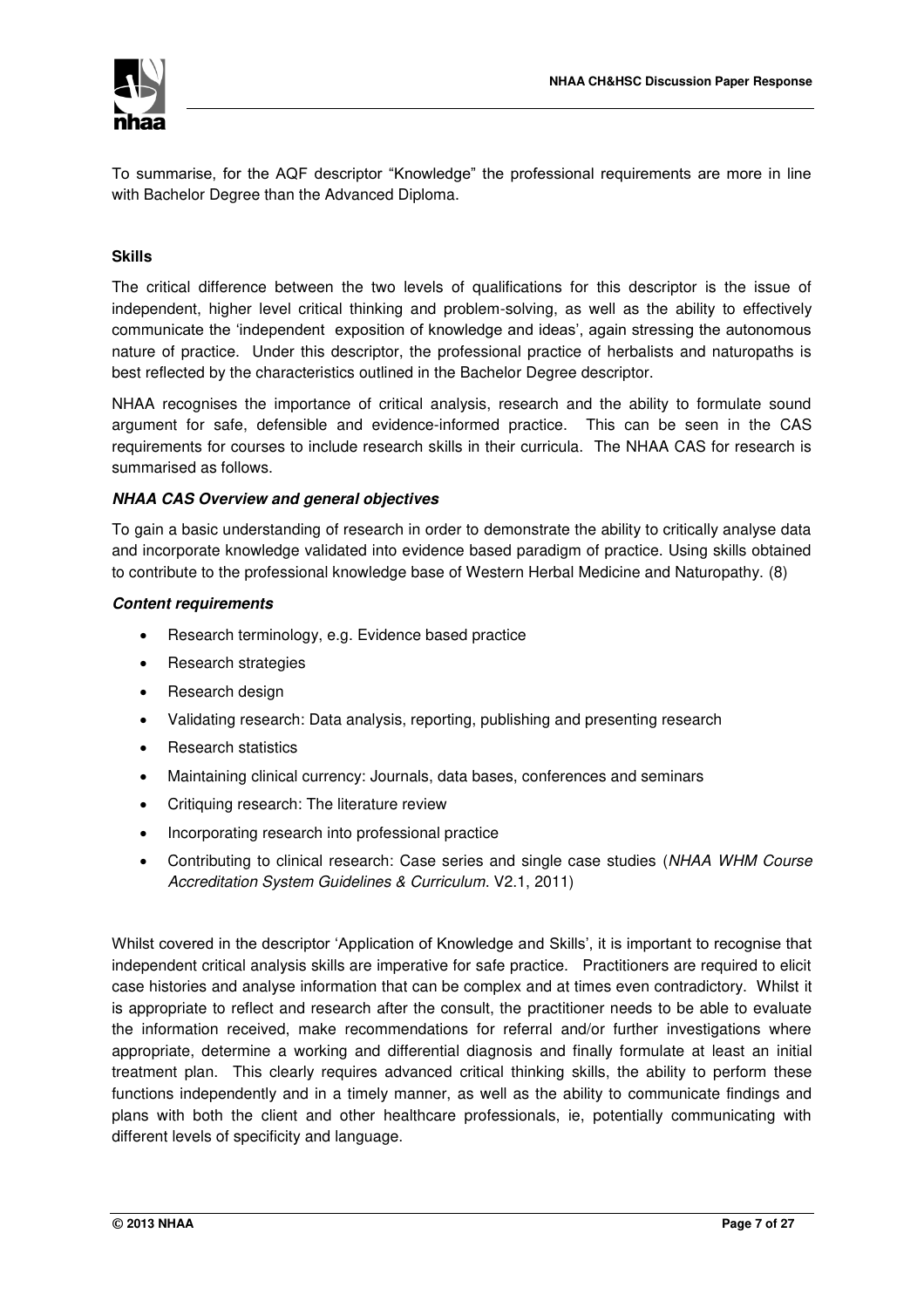

Independent critically thinking and problem-solving skills are fundamental to be able to maintain currency and evidence-based interventions. Within the orthodox medical field there is an inordinate amount of new primary and secondary research papers as well as meta-analysis and systematic reviews. In addition to this is the significant increase in volume and breadth of research available on herbal medicine and naturopathic practice areas; for example pharmacokinetics of specific plant constituents, nutritional protocols as well as clinical development tools for the practitioner.

It is difficult to conceive how a practitioner could attempt to manage this volume of information in a meaningful way without advanced knowledge, *independent* critical thinking and judgement and problem-solving skills. These characteristics are not identified in the Advanced Diploma, but only the Bachelor Degree and as such the occupational requirements of Herbal Medicine and Naturopathy are aligned with the Bachelor Degree.

### **Application of Knowledge & Skills**

This descriptor reflects the previous two, highlighting the higher level learning, ability to respond to diverse clinical situations, application of problem-solving skills, *independent* decision-making in professional practice and accountability for own continued professional development required for the Bachelor Degree.

The Advanced Diploma does not include these characteristics, rather it describes with "*with some direction*" (ie, not independently as a professional) with accountability for personal outputs.

Thus this descriptor re-iterates the distinction between the Advanced Diploma and Bachelor Degree, with the Degree based upon the critical thinking skills and autonomy of clinical practice that defines herbal medicine and naturopathy practitioners.

The descriptor for the Advanced Diploma also describes working within a team, whereas the Bachelor Degree refers to "collaboration with others within broad parameters", and this latter description is more applicable to CAH practitioners, who largely work independently and collaborate with orthodox, allied and complementary health practitioners as indicated.

The final distinction between the two qualifications is that of ongoing learning, with the Bachelor Degree requiring "responsibility and accountability for own learning and professional practice", with no such requirement for the Advanced Diploma. Having already established the need for continued professional development to maintain currency and evidence-based practice, it is clear that the occupational requirements of CAH practitioners are aligned with the Degree.

NHAA, and other organisations, provide guidelines for minimum standards for continuing professional development, but the professional Herbalist or Naturopath is still required to reflect, analyse their own learning needs, identify appropriate learning and development strategies and undertake them. This exercise itself requires higher critical thinking and problem-solving skills to ensure a "coherent and broad knowledge" as well as the complex skills of reflective practice. The NHAA's journal, *The Australian Journal of Herbal Medicine*, is a peer-reviewed journal of international standing and supports professional practice for herbalists and naturopaths.

### **Volume of Learning**

NHAA believes that it is unlikely that 1.5 or 2 years of study is adequate to learn the volume of content required, and more specifically, develop the critical thinking skills and higher level problem-solving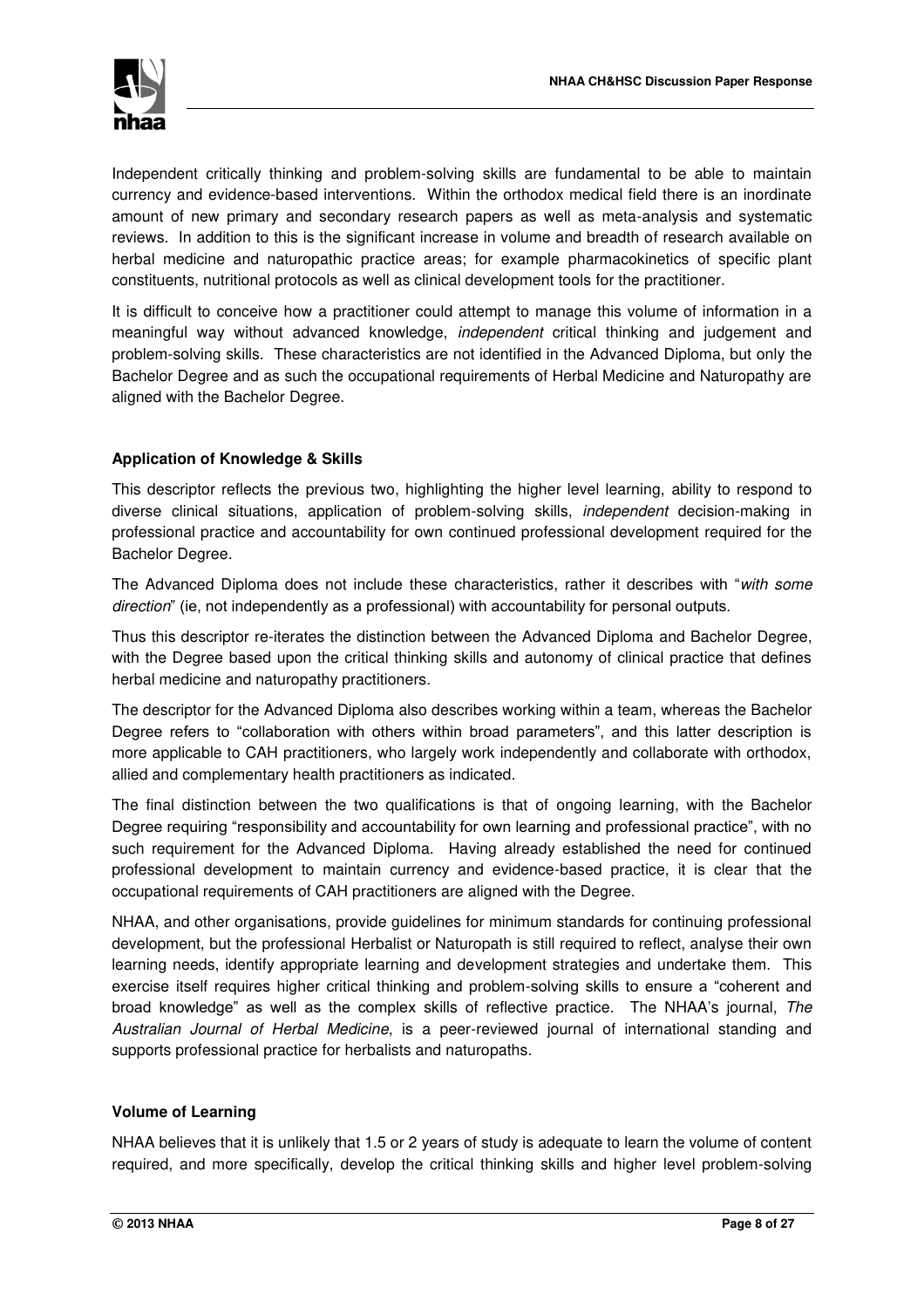skills required for practice as Herbalist or Naturopath. Thus, the Bachelor Degree, as currently provided by Endeavour College of Natural Health, Southern School of Natural Therapies and the Australian Institute of Applied Sciences, better represents the occupational requirements for these professions.

La Trobe University commissioned the study *The Practice and Regulatory Requirements of Naturopathy and Western Herbal Medicine* which reported that in 2004-2005 the duration of undergraduate study for first herbal or naturopathic qualification for practitioners ranged from six months to six years, with an average of 3.1 years. (10) Clearly this discrepancy is unacceptable for both practitioners and for public safety and confidence. For further discussion of this report, please see Appendix 3 *The Practice and Regulatory Requirements of Naturopathy and Western Herbal Medicine*.

### **3. If you believe that qualifications in Homoeopathy, Naturopathy, Nutritional Medicine and Western Herbal Medicine should remain as Advanced Diploma qualifications, what is your rationale based on the AQF descriptors? Please specify which modality your feedback relates to.**

NHAA believe that Western Herbal medicine and Naturopathy should be delivered at Bachelor Degree level. We are not able to comment on the other qualifications.

It will be important to ensure adequate bridging arrangements between the Advanced Diploma and Bachelor Degree be clearly articulated and consistently applied, as recommended in *Review of Australian higher Education Final Report, 2008* (11). Strengthening the educational pathways for students is imperative before the establishment of the Bachelor Degree as the minimum education standard, but such pathways should not be for the transition period alone, but rather should remain insitu.

**4. If your expertise lies in the area of Ayurveda, what are your views about how Table 1 relates to work as an Ayurvedic practitioner? Please indicate if Advanced Diploma or Bachelor Degree is the most appropriate qualification, and provide your rationale based on the AQF descriptors.** 

The NHAA does not represent Ayurvedic practitioners and is unable to comment.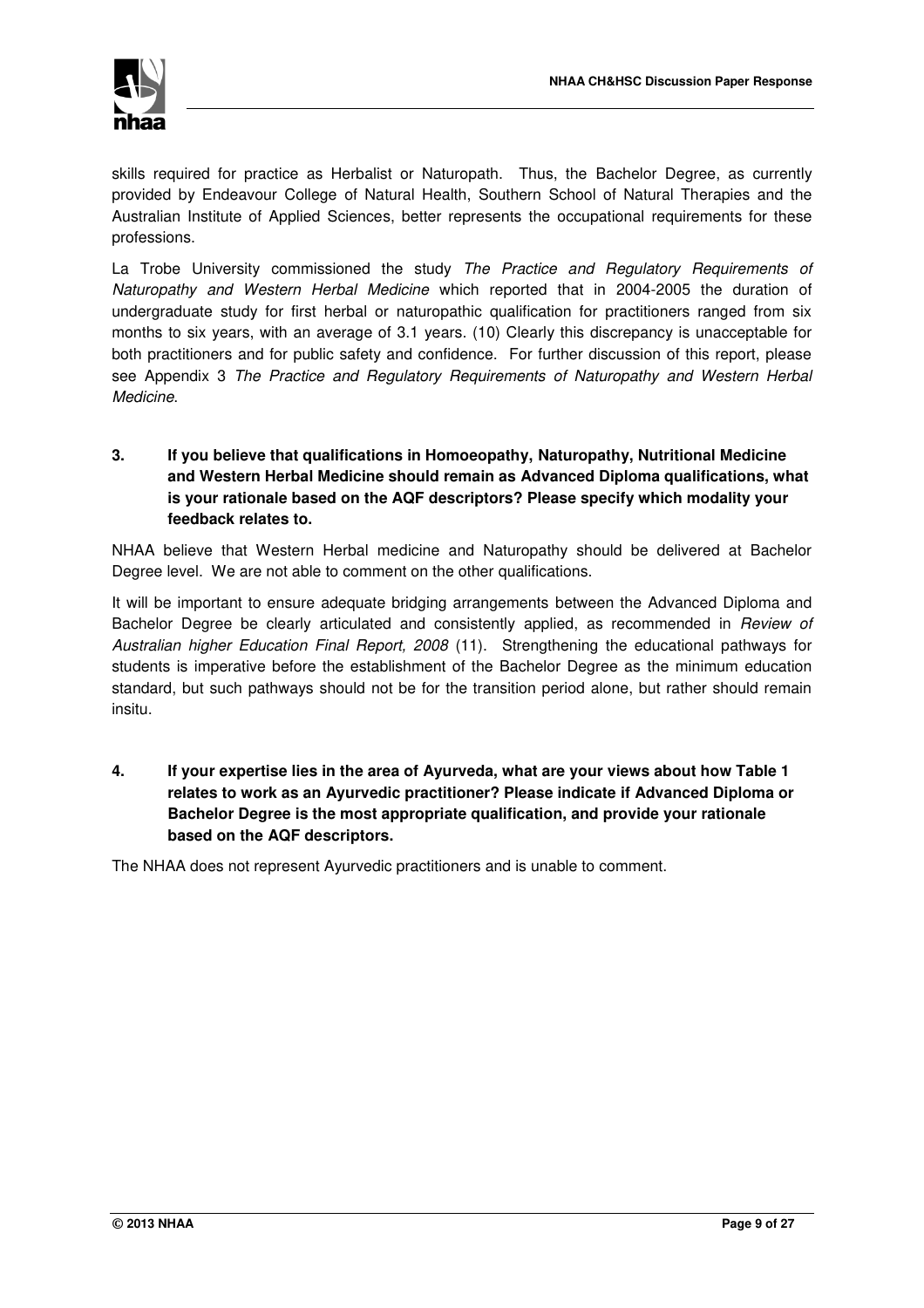

**Appendix 1** *NHAA Continuing Professional Education (CPE) Guide, 2013*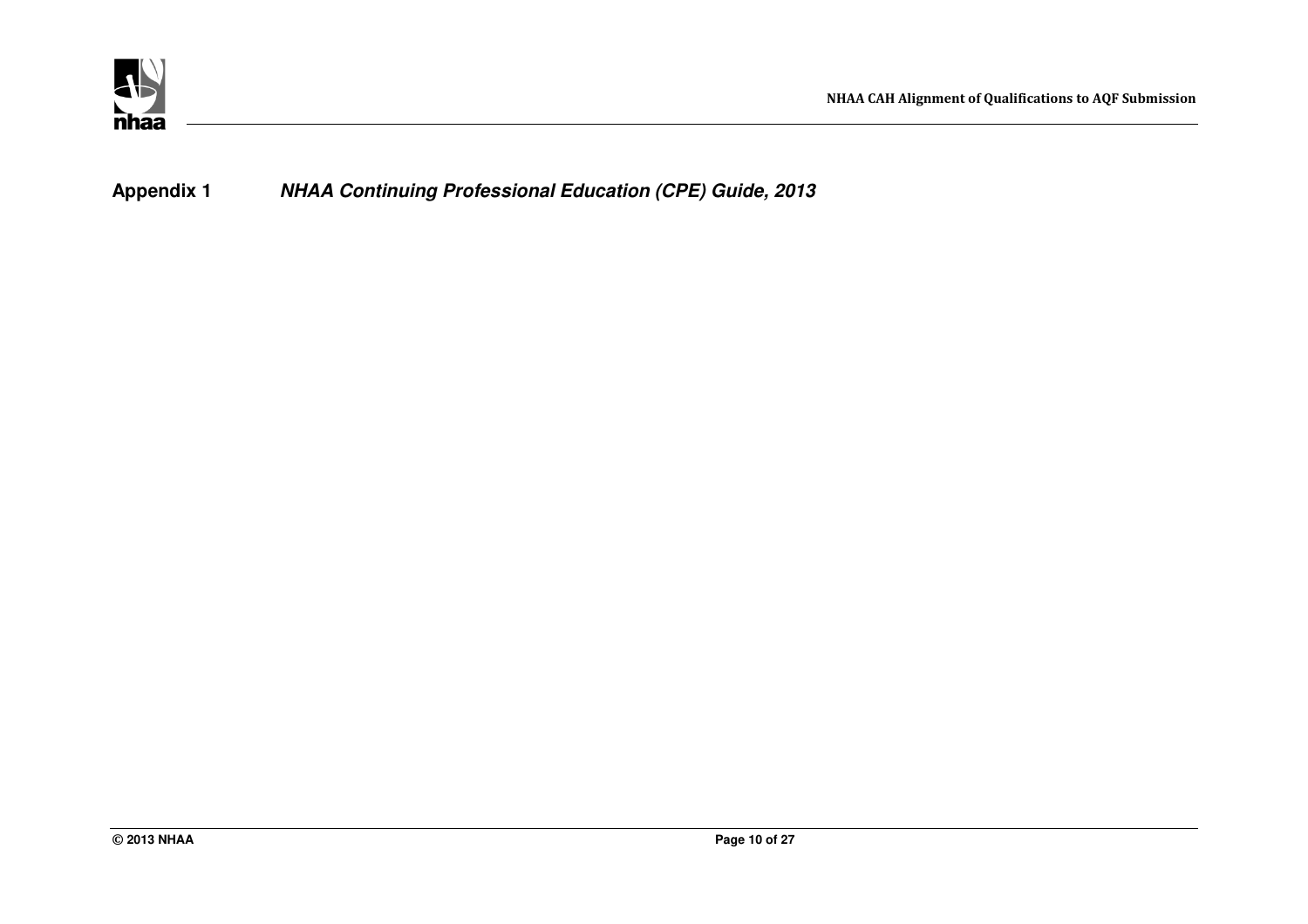



# **NHAA Continuing Professional Education (CPE) Guide**

 CPE is about keeping current in professional practice. All NHAA full members (practising & non-practising) must submit an E diary of their CPE activities. This Guide explains how to do that, what the minimum points are and lists activities and their point values. Please also read the info on Page 2 – this will make it much easier to fill out your diary

# **How to fill out your CPE diary**

## **For CURRENT full members who are RENEWING their membership**

A. Fill in your name, membership number and the period covered. This will normally be the membership year just finished.

B. Record your activities and points by following the instructions below.

C. Send in the **DIARY ONLY** but please **keep your evidence** as we may ask you for it later in the year. We audit 5% of members each year for evidence of their latest CPE.

### **For JOINING or REJOINING members**

A. Fill in your name and the **period** covered:

- For Clause 2 Category 2 this is any two consecutive years (see the Clause 2 application guide for details).
- For ALL others (Clause 1 and Clause 2 Category 1) this is the previous 12 months.

B. Record your activities and points by following the instructions below. *NB: At least 50% of your CPE must be from active learning e.g. not books or AJHM CPE.*

C. Send in the diary **PLUS evidence of what you have recorded**. For examples see the evidence column in the activities lists in this Guide.

# **INSTRUCTIONS**

1. Record the date, a brief description, and the relevant points for each activity. See page 6 for an example of a completed diary.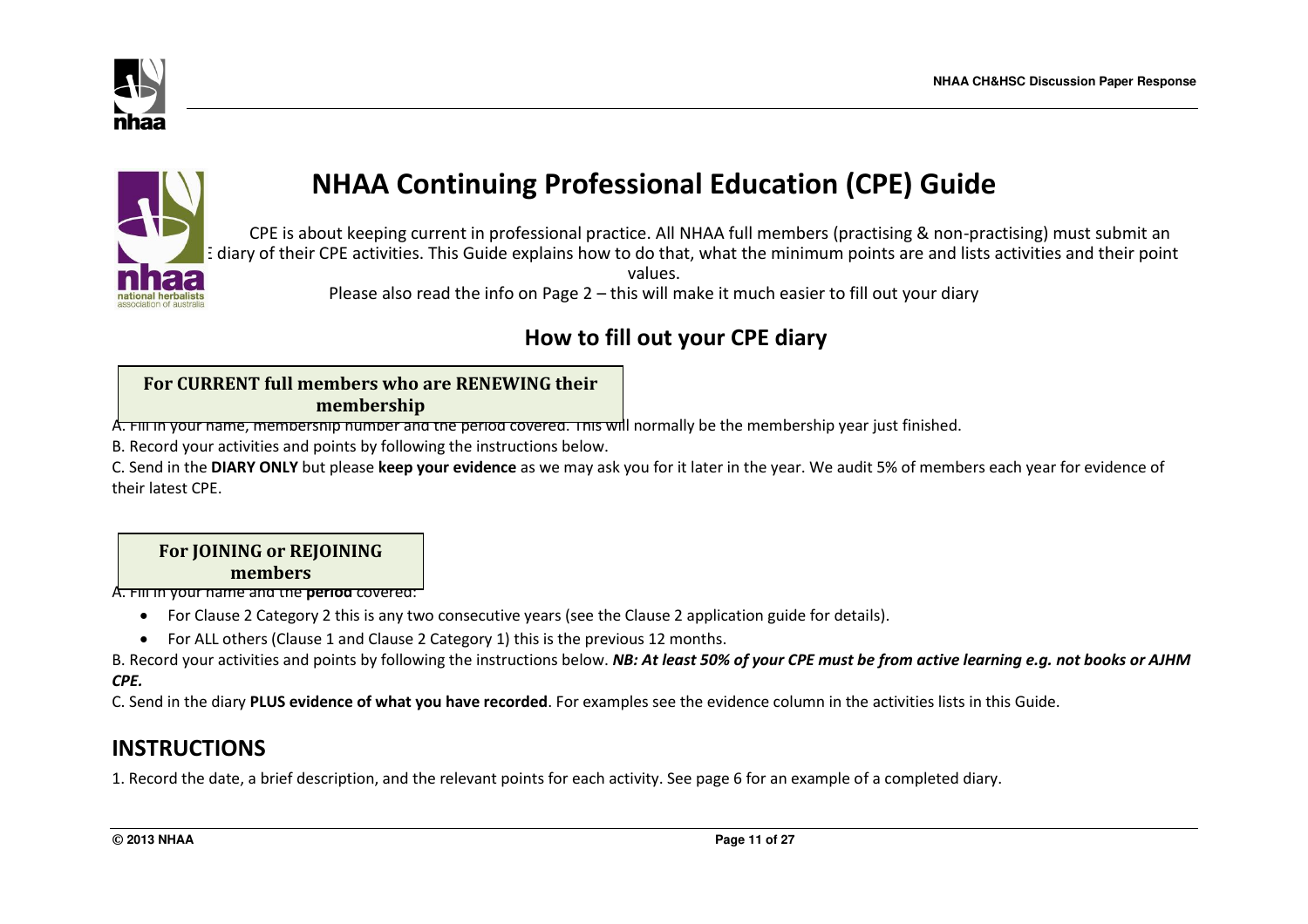

- **Date:** Must be within the period covered (see notes above). Use exact date, or month, or date range for subscriptions, courses etc.
- **Activity Description:** See detailed lists in this Guide for relevant activities. Please include details such as the titles of seminars / journals / books. Please do not use acronyms. If you think an activity is valid but you're not sure, just note or attach details, or contact the office.
- **Points:** Divide into the 3 main subject areas of HERBAL MEDICINE (minimum of 20 points/yr required), MEDICAL SCIENCE (minimum of 12 points/yr required), and OTHER (all other subject areas go into this). See next page for definitions of these areas and activities lists in this Guide for point values of various activities.

*NB: Activities may have points in more than one subject area. E.g. a database you subscribe to may give you access to research on many modalities, not just herbal medicine, so of the 18 points you may allocate 8 to Herbal Medicine and the rest to Other. Your best estimate is all we require.* 

2. Total points: The FINAL TOTAL MUST BE AT LEAST 50 POINTS per year. *NB: Clause 2 Category 2 applicants must supply 40 points per year from 2 consecutive years.* 

3. Sign (printed diary) or Mark the check box (electronic diary) to indicate this is a true record of your CPE.

4. *Save a copy for your records* and then send to the NHAA Office (post, fax or email).

# **NHAA CPE: FAQ's & Subject Areas**

### **What sort of things CAN I use for CPE?**

There are many activities you can use for CPE (see the detailed lists in this guide for ideas). One of the most important things to keep in mind is that CPE is about currency at a professional level, so activities or materials that are aimed at the general public are generally not acceptable. Activities must be **professionally relevant** to practice and we also encourage members to aim their CPE at areas their usual practice may be deficient in, to maintain skill levels.

### **What are the main things that CAN'T be used for CPE?** *NB: If you are unsure, include it with a note, or contact the office.*

- *AJHM as a journal subscription* (instead use the CPE questionnaires in the AJHM)
- *Books & Magazines aimed at the general public* (e.g. cookbooks, recipe books, Wellbeing, New Scientist)
- *First Aid* (this is considered a separate professional responsibility)
- *Other memberships*, however if they include a journal, database access etc you can use these (see lists below for points)
- *Product only information* (e.g. in databases or catalogues)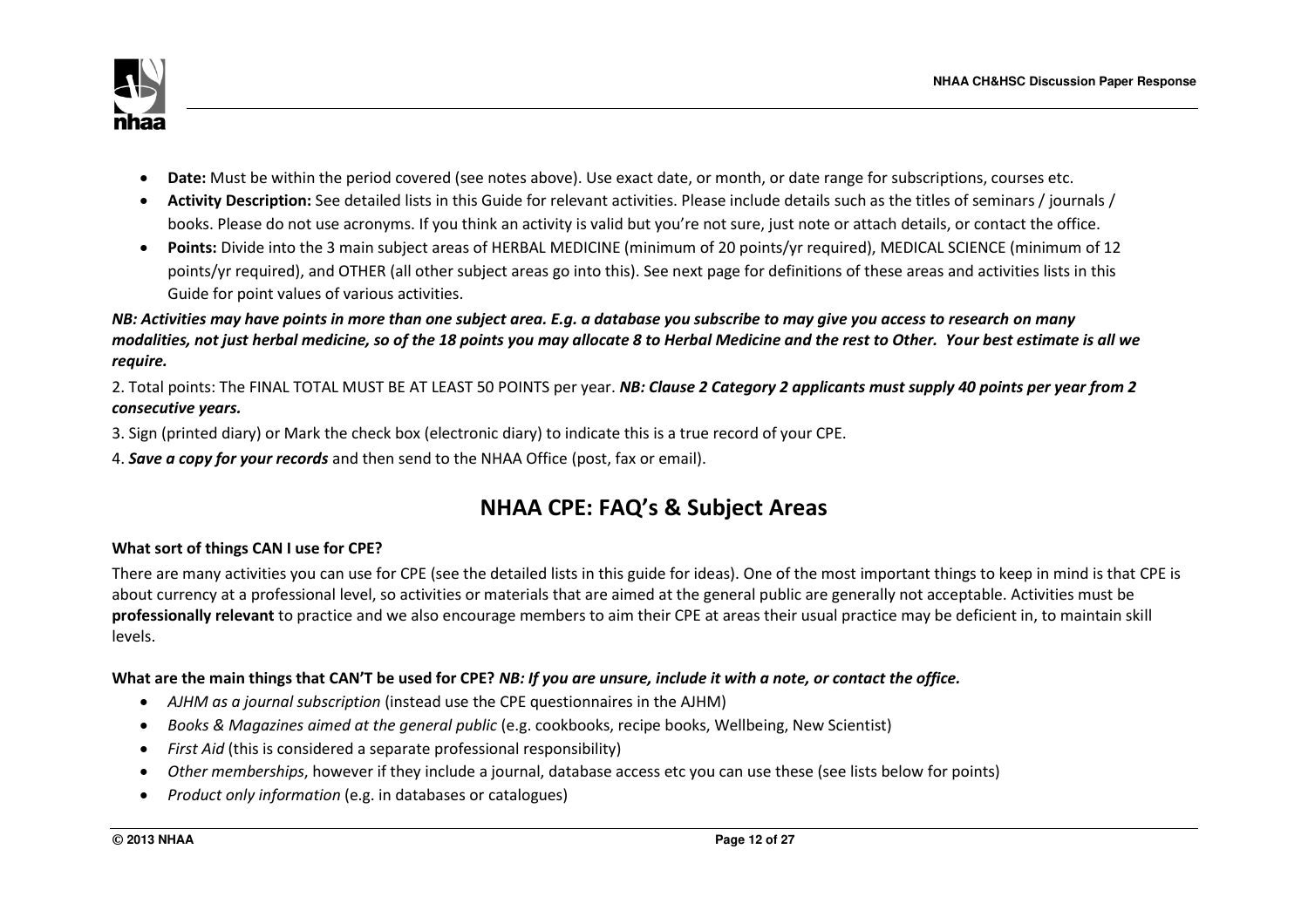

*Your general work*, such as researching and reading (regardless of hours) for maintaining your practice, or for a client condition

### **Do I have to send proof of what I put on my CPE diary?**

Only if you are joining or rejoining (see pg 1). Renewing members do not need to send evidence in every year. However we do ask that you keep evidence for each diary for one year. We do an annual random audit of 5% of our full members, requesting evidence to support their latest CPE diary. For examples of the type of evidence you could use, see the evidence column in the activities lists below. For details about logbooks see page 6.

### **Do I have to use the NHAA CPE diary?**

Yes, we ask that you please use the NHAA diary (available in both print and electronic word versions), or a format that is similar, and work out your points as per the activities lists. Unfortunately we cannot accept CPE in the format of other professional associations, although you can often use the same activities.

# **Subject Areas**

There are 3 subject areas for activities, with required minimums for herbal medicine and medical science. Points for each activity go into the area it relates to (see definitions below). If an activity covers several areas, divide the points between areas in the ratio covered by the activity (your best estimate is fine). E.g. a 6 hour seminar (worth 12 points) may cover herbs, medical science and nutrition, spending equal time on each, so you would put 4 points each into herbal medicine, medical science and other.

**HERBAL MEDICINE activities (minimum 20 Points/yr required):** CPE activities that directly relate to the practice of herbal medicine; the scientific research of medicinal plants; professional & industry issues related to herbal medicine; historical & traditional aspects of herbal medicine; philosophical issues related to the practice of herbal medicine.

**MEDICAL SCIENCE activities (minimum 12 Points/yr required):** CPE activities that relate to human biochemistry; anatomy & physiology; pathology; pathophysiology; symptomatology; diagnosis; internal medicine; pharmacology; surgery; epidemiology; psychology and psychiatry. *NB: First aid courses are not eligible for CPE.*

**OTHER activities:** CPE activities that are not herbal medicine or medical science related. Includes other health care modalities; general health care philosophy, ethics and history; health promotion; and business development and promotion.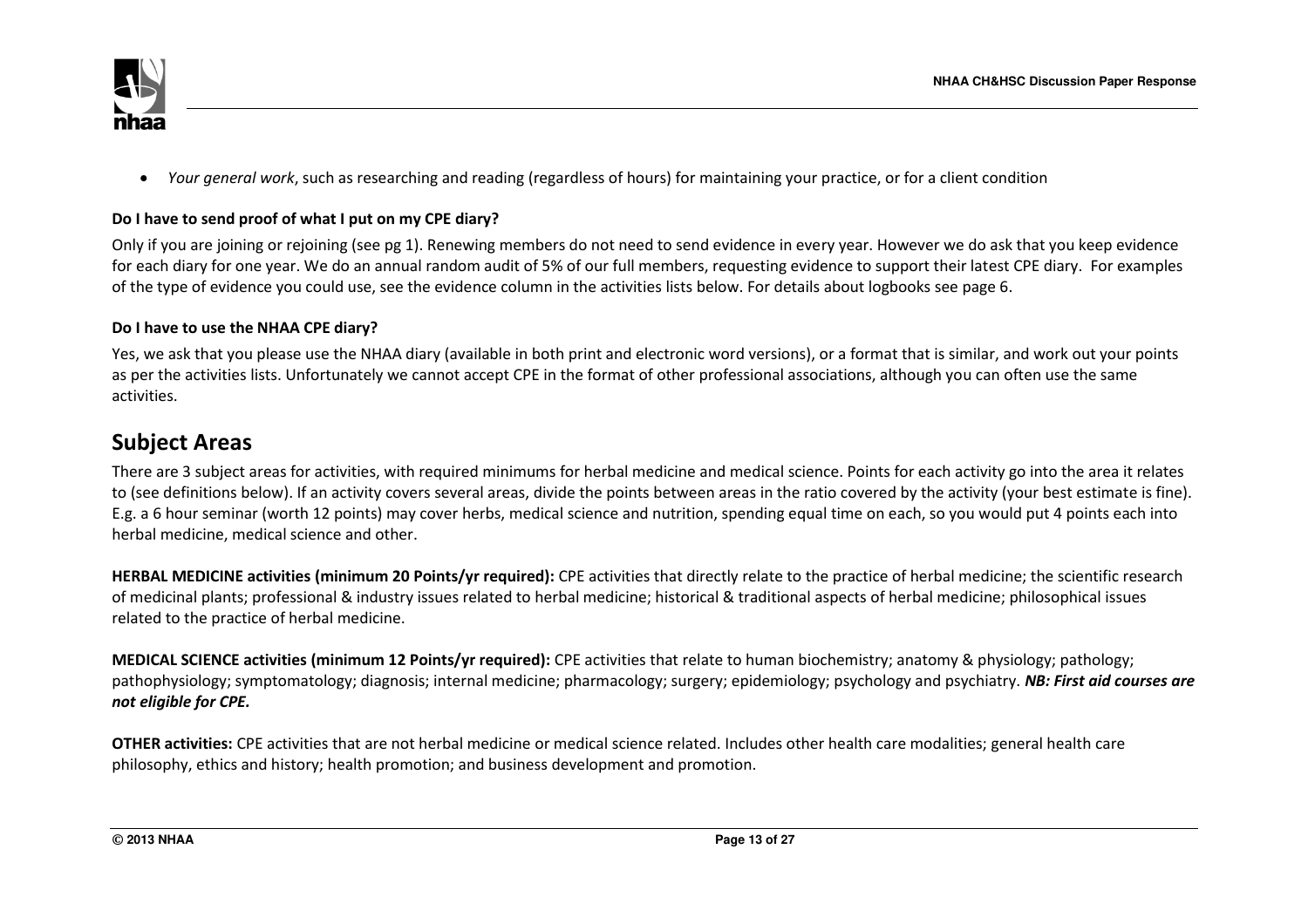

Below are 6 main areas broken down into activities with point values listed. Most activities will fit into one of these areas, but check also on our website for a list of "sundry activities" that are more individual. If you are not sure about an activity, just mark it on your diary for checking or contact the office.

## **NHAA Activities**

| <b>Activity</b>                                                                        | <b>Points</b>                                           | <b>Notes &amp; Examples</b>                                                              | Evidence could<br>include                                          |
|----------------------------------------------------------------------------------------|---------------------------------------------------------|------------------------------------------------------------------------------------------|--------------------------------------------------------------------|
| AJHM CPE questionnaires: herbal medicine questions                                     | 5 points/issue<br>maximum 4 issues/yr<br>3 points/issue | The same journal cannot be used more than once                                           | copy of completed CPE<br>questionnaire                             |
| AJHM CPE questionnaires: medical science questions<br>NHAA library use: research visit | maximum 4 issues/yr<br>point/visit                      |                                                                                          |                                                                    |
| NHAA library use: borrowing book (inc. postal)                                         | point/book                                              | Valid for the NHAA library only                                                          | NHAA library records                                               |
| NHAA Regional chapter meeting: attendance /<br>participation                           | 2 points/meeting                                        |                                                                                          | receipts, Chapter records                                          |
| NHAA Discussion forum                                                                  | 2 points/year                                           | Active posting on the forum is required, not just<br>reading posts                       | posts                                                              |
| NHAA Volunteer activities                                                              | point/3 hours                                           | In 'Other' subject area only. Eg, library work,<br>NHMW or regional chapter organisation | Logbook (see pg 6),<br>meeting or committee<br>notes, NHAA records |

# **Formal Studying / Teaching**

**In Australia** this is any course you do or teach that is accredited either through a university or the vocational education and training system (VET). VET courses are run by registered training organisations (RTOs), which can be colleges, associations, businesses or organisations. They will have a Nationally Recognised Training logo displayed if they are an RTO.

**Overseas**, formal study / teaching can be any tertiary level course.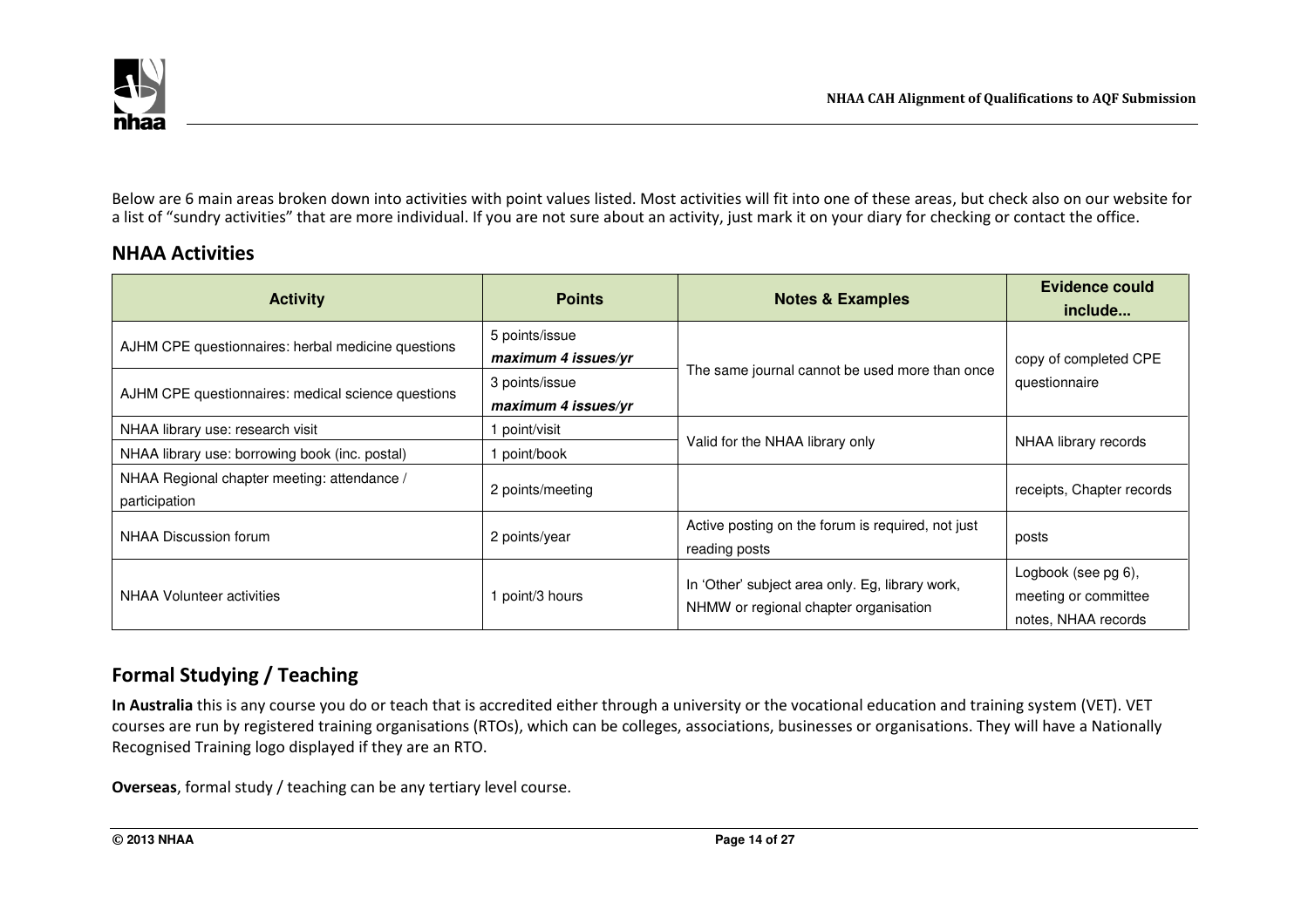

| <b>Activity</b>      | <b>Points</b>  | <b>Notes &amp; Examples</b>                     | Evidence could include                                                       |
|----------------------|----------------|-------------------------------------------------|------------------------------------------------------------------------------|
| Study                | point/10 hours | Includes classes, external work,<br>assignments | transcripts, certificates, receipts                                          |
| Teaching / Lecturing | point/6 hours  | Includes actual teaching hours only             | copies of teaching schedules, confirmation of teaching letters<br>and emails |

# **Presenting or Attending Seminars / Conferences / Workshops**

These include any courses that do not fit the Formal Studying / Teaching criteria and could range from a 2 hour workshop to a course that runs over many days.

| <b>Activity</b>                          | <b>Points</b>                                | <b>Notes &amp; Examples</b>                                                             | <b>Evidence could</b><br>include                                           |  |
|------------------------------------------|----------------------------------------------|-----------------------------------------------------------------------------------------|----------------------------------------------------------------------------|--|
| Attendance                               | 2 points/hour                                | Webinars & phone seminars are worth the same points                                     | certificates, receipts                                                     |  |
| Purchase of notes                        | 4 points/set                                 | Includes hard copy, pdfs, Cds, DVDs<br>Cannot claim attendance & notes for same seminar | receipts                                                                   |  |
| Presenting: to health care professionals | 2 points/hour                                | Maximum of 6 points per presentation                                                    | request to present,                                                        |  |
| Presenting: to the general public        | 2 points/presentation<br>maximum 6 points/yr | Includes hosting Radio shows.                                                           | thank you letter,<br>receipts, copy of<br>advertising material,<br>logbook |  |

# **Writing / Research / Peer Reviewing**

| <b>Activity</b>                                                                | <b>Points</b>    | <b>Notes &amp; Examples</b>                                                                                          | Evidence could<br>include |
|--------------------------------------------------------------------------------|------------------|----------------------------------------------------------------------------------------------------------------------|---------------------------|
| Writing or authoring professional<br>published articles: original research     | 8 points/article | Must be peer-reviewed, in a professional journal (inc.<br>AJHM).<br>Does not include newsletters, blogs, editorials. | copy of published         |
| Writing or authoring professional<br>published articles: not original research | 5 points/article | Must be peer-reviewed, in a professional journal (inc.<br>AJHM).<br>Does not include newsletters, blogs, editorials. | article                   |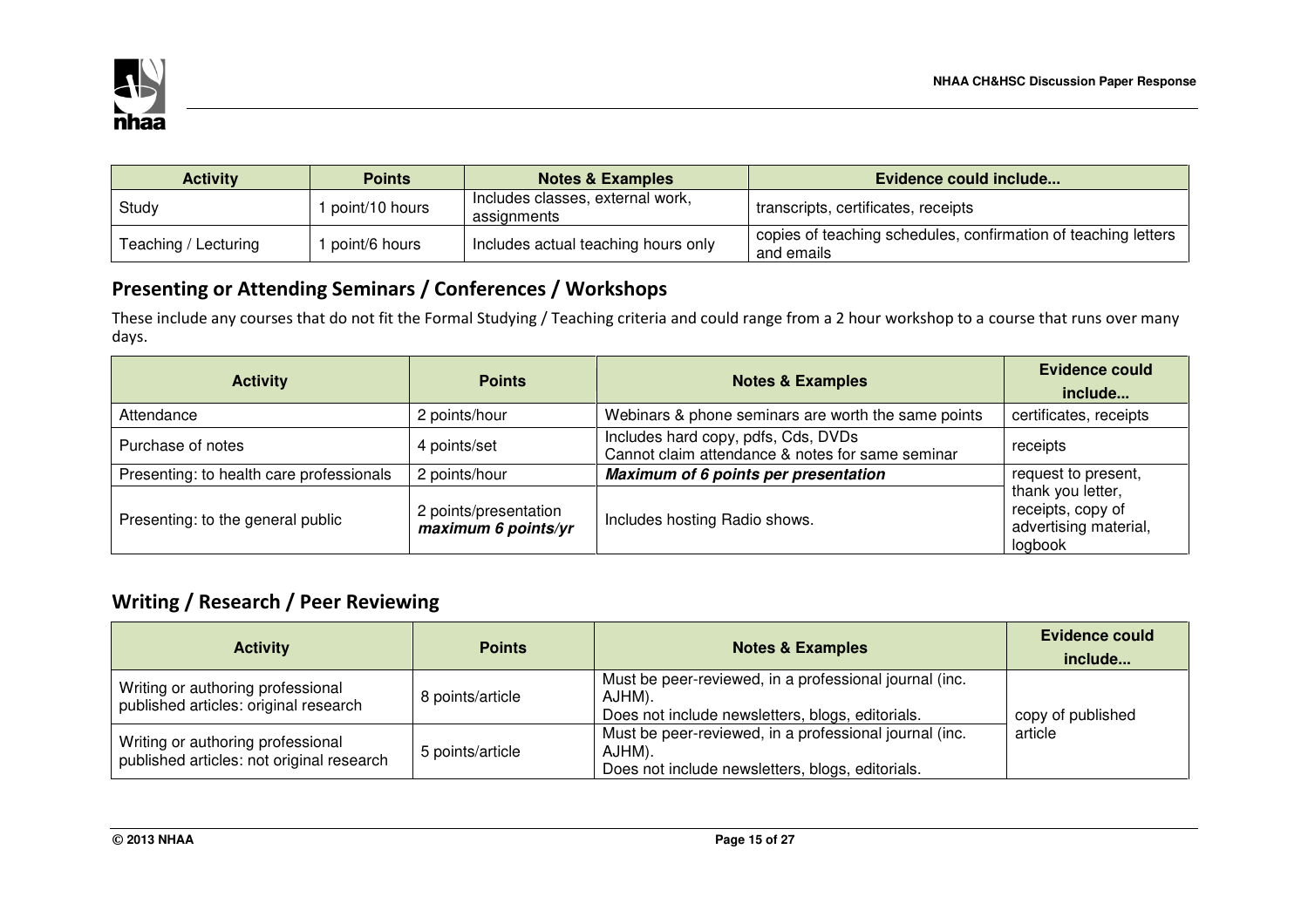

| Writing a published book review:<br>more than 500 words           | 3 points/review                      | Professional publications only                                                                                                       | copy of published                                     |
|-------------------------------------------------------------------|--------------------------------------|--------------------------------------------------------------------------------------------------------------------------------------|-------------------------------------------------------|
| Writing a published book review:<br>less than 500 words           | 2 points/review                      | Professional publications only                                                                                                       | review                                                |
| Writing a published general media article:<br>Minimum 250 words   | point/article<br>maximum 5 points/yr | Articles aimed at the general public. Must be for the<br>purpose of education on a specific topic/s. Does not<br>include editorials. | copy of published<br>article                          |
| Writing a book: academic publications                             | 6 points/chapter                     | Minimum of 5 pages per chapter                                                                                                       | receipts,                                             |
| Writing a book: aimed at general public                           | 2 points/chapter                     | Minimum of 5 pages per chapter                                                                                                       | correspondence with<br>publisher etc, copy of<br>book |
| Research work:<br>FOR academic / professional publication<br>only | point/6 hours                        | Does not include research for newsletters, blogs,<br>editorials, marketing material, general reading, client<br>conditions etc.      | contracts,<br>correspondence,                         |
| Peer reviewing books / papers by others                           | point/3hours                         | Academic / professional only                                                                                                         | logbook                                               |
| Writing / Developing Course material                              | point/4 hours                        | Academic / professional only                                                                                                         |                                                       |

# **Mentoring / Supervision / Meetings**

| <b>Activity</b>                                    | <b>Points</b>                                    | <b>Notes &amp; Examples</b>                                                                                                                 | Evidence could<br>include                    |
|----------------------------------------------------|--------------------------------------------------|---------------------------------------------------------------------------------------------------------------------------------------------|----------------------------------------------|
| Peer group meetings:<br>attendance / participation | 2 points/meeting                                 | Any meetings similar to the NHAA regional chapter meetings where<br>groups of peers get together to discuss cases, pass on information etc. |                                              |
| Mentoring:<br>mentor or mentee                     | point/meeting or 4 hours<br>maximum 10 points/yr | This includes one on one meetings or small groups                                                                                           | receipts, logbook,<br>meeting record<br>book |
| Supervision:<br>supervisor or supervisee           | point/meeting or 4 hours<br>maximum 10 points/yr | This includes one on one meetings or small groups                                                                                           |                                              |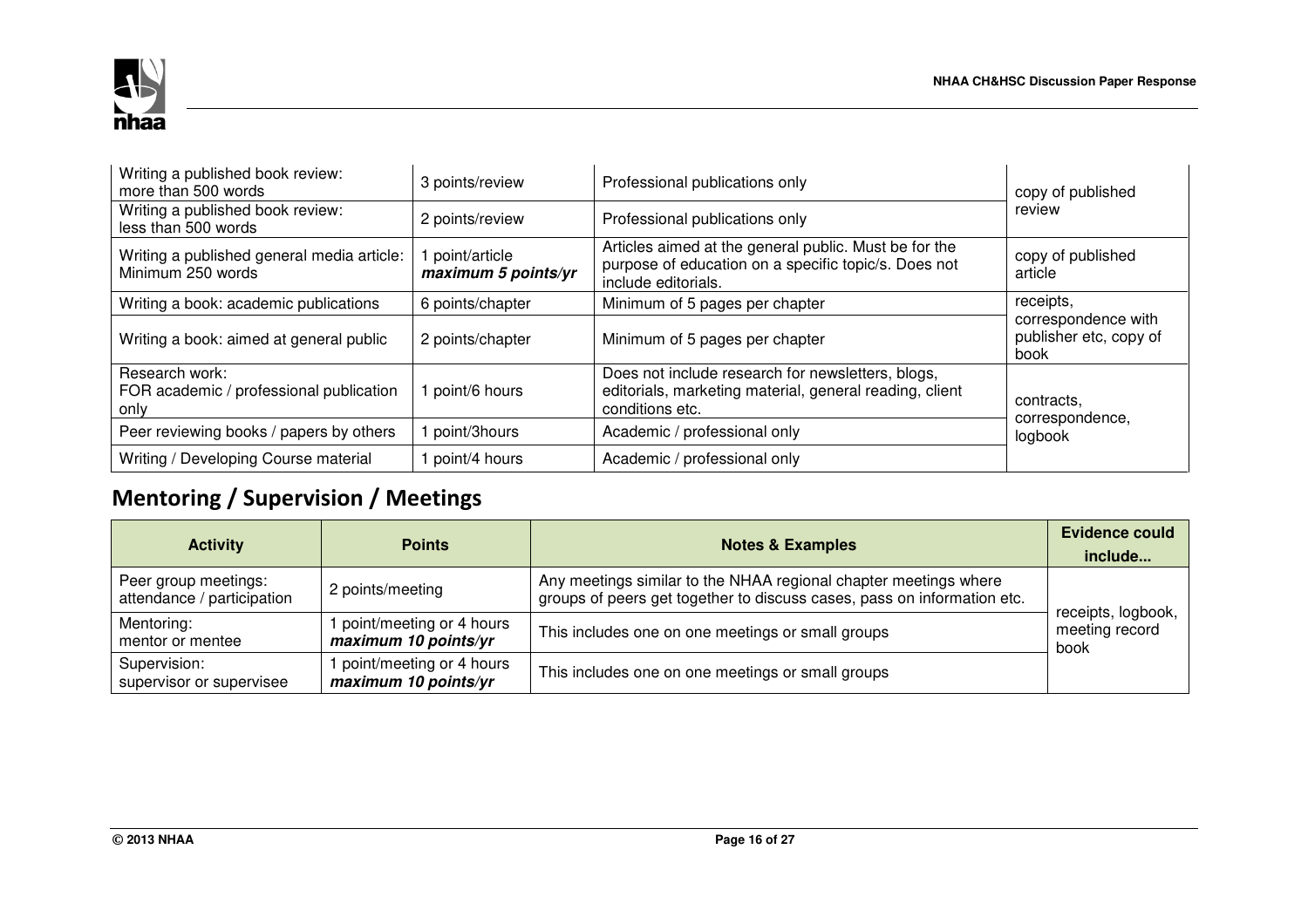

# **Buying Books / Journals / Subscriptions / Electronic media**

| <b>Activity</b>                                                               | <b>Points</b>                           | <b>Notes &amp; Examples</b>                                                                                                        | Evidence could<br>include                           |          |
|-------------------------------------------------------------------------------|-----------------------------------------|------------------------------------------------------------------------------------------------------------------------------------|-----------------------------------------------------|----------|
| Books: academic / professional only<br>(paper or electronic)                  | 4 points/book<br>maximum 4 books/yr     | Books aimed at the general public not accepted.<br>Free books accepted - if reviewed you cannot use the review and the book        | receipts,<br>correspondence,<br>logbook             |          |
| Cds / DVDs:<br>academic / professional only                                   | 4 points/each<br>maximum 4 dics/yr      | Material aimed at the general public not accepted.                                                                                 | receipts                                            |          |
| Database subscription                                                         | 18 points/subscription                  | Professional level information, access to full papers, not just abstracts.<br>Eg Natural Standard database, Science Direct etc     | receipts                                            |          |
| Journals individual: professional peer<br>reviewed only (paper or electronic) | 2 points/issue                          | More than 4 A4 pages long.<br>Notes:<br>Company newsletters produced in journal format, are not peer reviewed.                     |                                                     | receipts |
| Journal subscription:<br>4 times per year                                     | 8 points/subscription                   | These go under Newsletters (see below)<br>Free or open access journals accepted (please record in a logbook)                       | receipts                                            |          |
| Journal subscription:<br>more than 4 times per year                           | 12 points/subscription                  | Popular science or health magazines aimed at the general public are not<br>eligible. E.g. New Scientist, Art of Healing, Wellbeing | receipts                                            |          |
| Newsletters / professional updates                                            | 2 points/Company<br>maximum 6 points/yr | Professional only. Eg Medscape, Mediherb, Fx Med, NEJM bulletin<br>Includes free and online updates.                               | receipts, copy of<br>newsletter, emails,<br>logbook |          |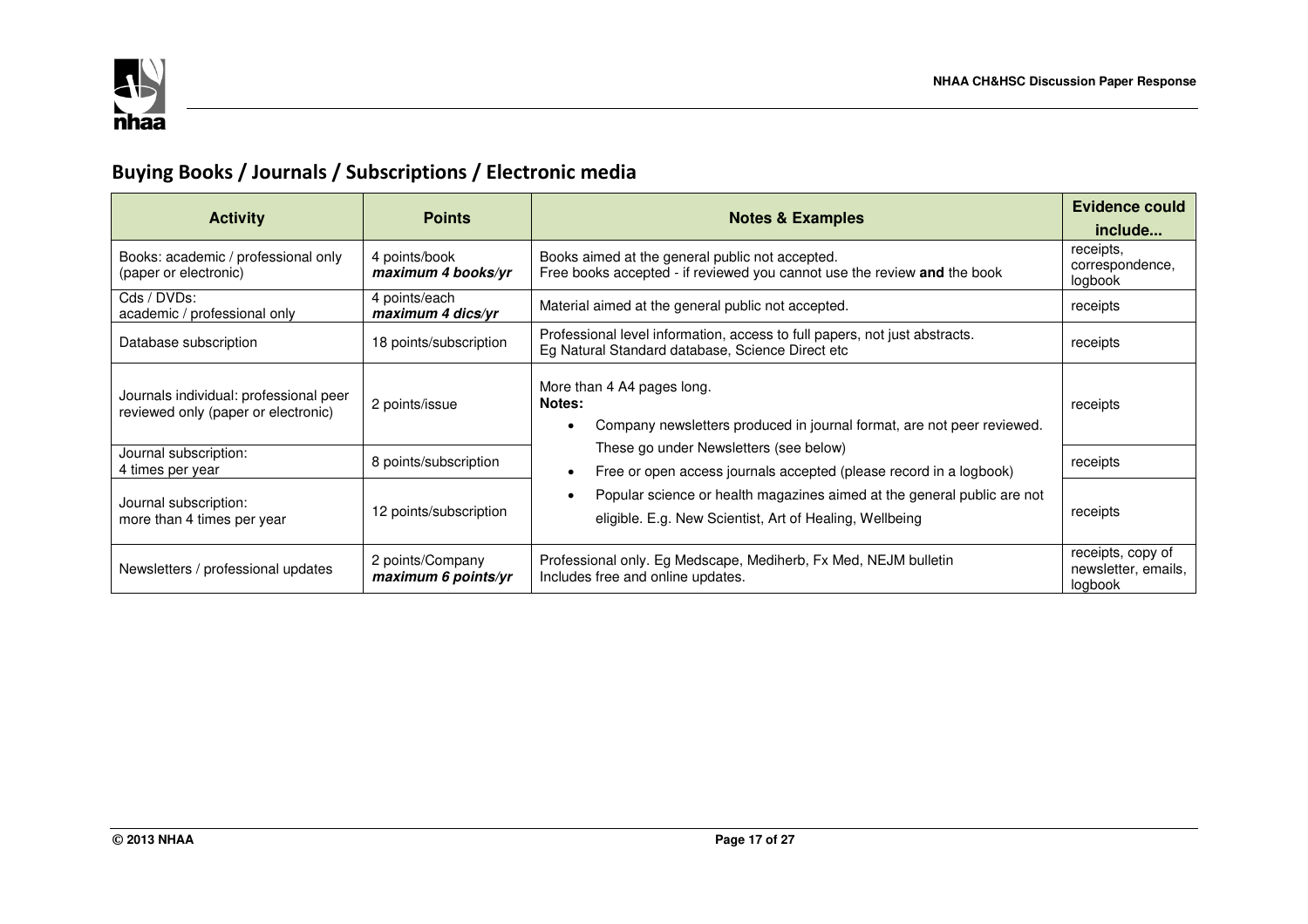

## **Appendix 2 Australian Register of Naturopaths & Herbalists (ARONAH)**

ARONAH is a voluntary national register for naturopaths and herbalists, modelled upon the regulated health profession Boards administered by the Australian Health Practitioner Regulation Authority (AHPRA) (12). In the absence of statutory regulation of herbalists and Naturopaths by AHPRA, NHAA supports ARONAH's role and the registration requirements they stipulate.

ARONAH has incorporated a grandfathering clause to facilitate the transition to higher level qualification requirements, such as has been done by AHPRA. ARONAH's General Registration Requirements specify that Tier 1 applicants are required to provide evidence of "successful completion of a relevant course of study that is accredited at Bachelor degree level (or higher) under the Australian Qualifications Framework" (13).

ARONAH also provides competency standards, as do other health professions requiring a bachelor Degree, such as nursing. Following is a *brief selection* of ARONAHs Competency Standards for Western Herbalist, highlighting areas of alignment with the graduate outcomes of the Bachelor Degree as described by the AQF.

The full document is as follows, however aspects central to the issues of this review paper are noted as follows:

**Competency 2:** Accepts accountability and responsibility for own actions within Western herbal medicine practice.

**Competency 5:** Assesses, plans, provides and evaluates safe and effective Western herbal medicine care.

**Competency 6:** Assesses, plans and evaluates safe and effective Western herbal medicine care for the patient with complex needs.

**Competency 7:** Practice as appropriate to the Western herbalists' role in the health care team.

**Competency 14:** Acts to enhance the professional development of self and others.

**Competency 15:** Uses evidence to inform Western herbal medicine practice.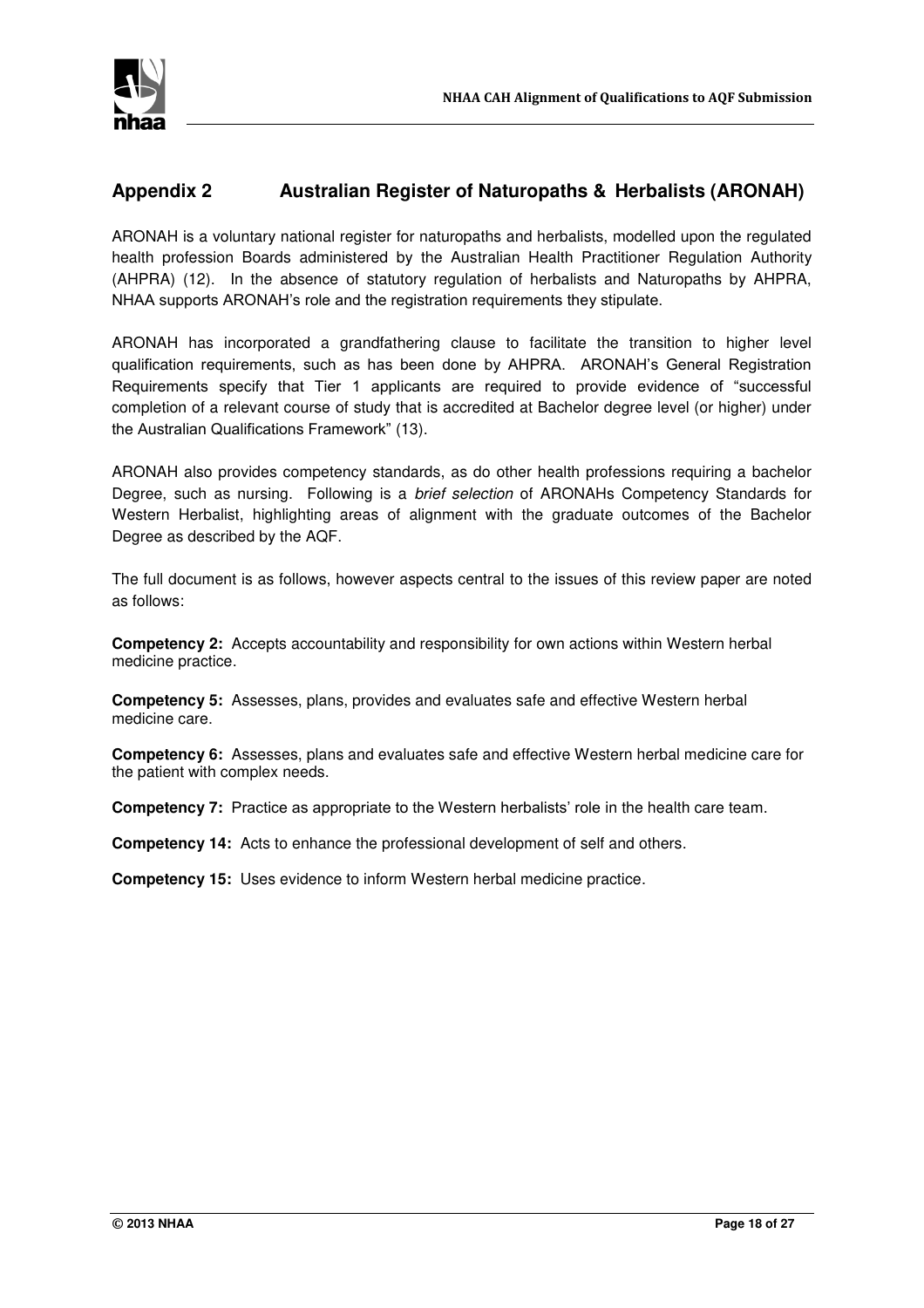



Australian Register of Naturopaths and Herbalists

### **Competency Standards for Western Herbalists**

#### **Legal and Professional Practice**

*Competency 1 Functions in accordance with legislation and common law affecting Western herbal medicine practice* 

**Element 1.1** Demonstrates and acts upon knowledge of legislation and common law pertinent to Western herbal medicine practice

**Cues** 

- Practices Western herbal medicine within the requirements of legislation and common law
- Identifies and interprets laws in relation to Western herbal medicine practice, including the administration of medicines, negligence, consent, report writing, confidentiality and vicarious liability
- Recognises and acts upon breaches of law relating to Western herbal medicine practice

**Element 1.2** Complies with policies and guidelines that have legal and professional implications for practice

**Cues** 

 Complies with legal policies and guidelines, for example, occupational health and safety, child protection

**Element 1.3** Formulates documentation according to legal and professional guidelines **Cues** 

- Adheres to legal requirements in all aspects of documentation
- Documentation is contemporaneous, comprehensive, logical, legal, clear, concise and accurate
- Documentation identifies the author and designation

**Element 1.4** Fulfils the duty of care in the course of Western herbal medicine practice **Cues** 

 Undertakes Western herbal medicine practice in accordance with professional standards for Western herbalists

### *Competency 2 Accepts accountability and responsibility for own actions within Western herbal medicine practice*

**Element 2.1** Recognises and acts within own knowledge base and scope of practice **Cues**-

- Analyses strengths and limitations in own skill, knowledge and experience and addresses limitations
- Accepts professional responsibility and personal accountability for own practice
- Collaborates with other health care providers when care is outside the scope of practice

**Element 2.2** Identifies unsafe practice and takes appropriate action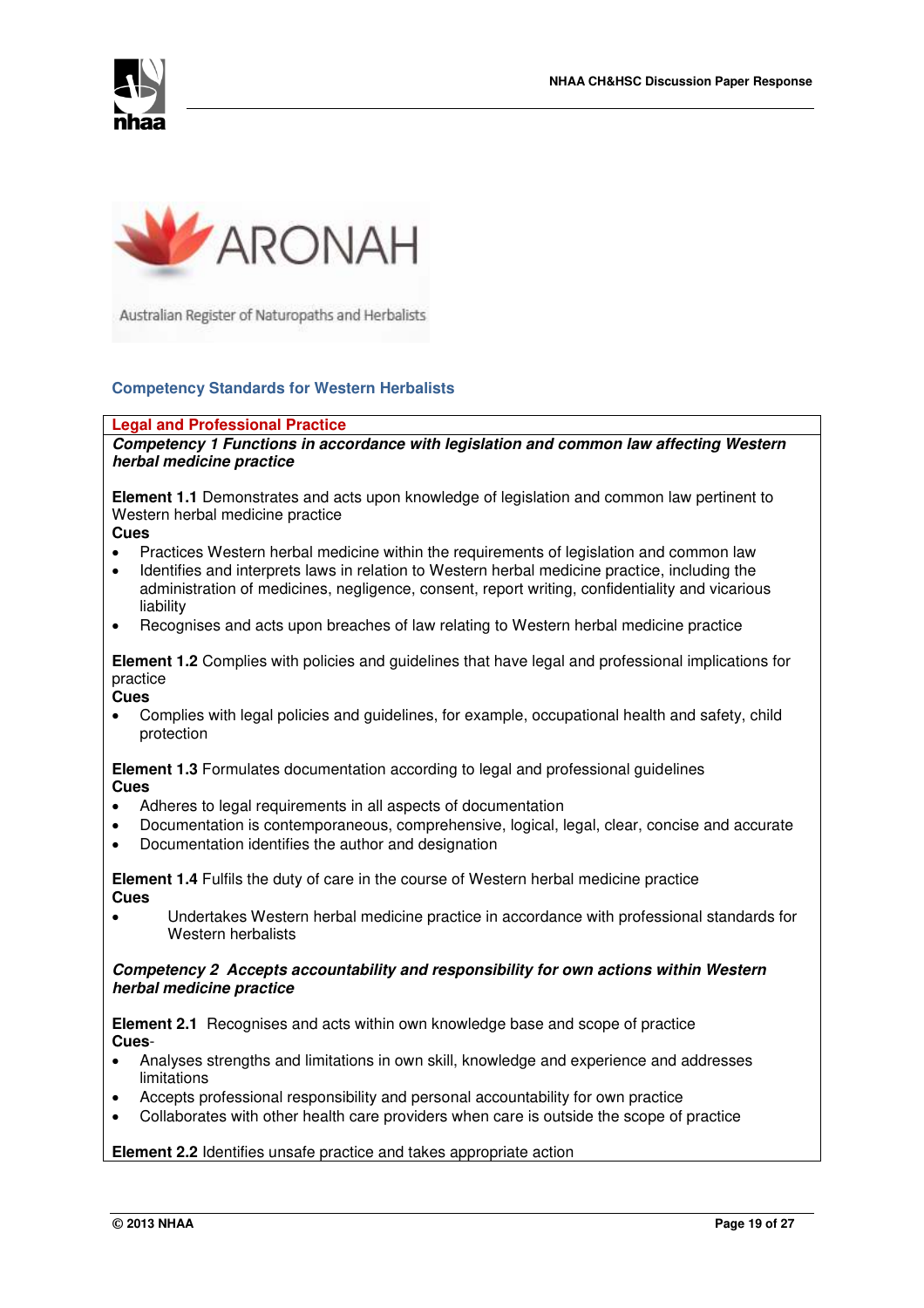



#### **Cues**

- Identifies practices that compromise safe and effective care, or contravenes legislation, and takes appropriate action
- Utilises risk management and/or open disclosure policies in the follow-up of unsafe practice
- Promotes and engages in ongoing development of the safety and quality improvement agenda to optimise health outcomes of patients
- Supports other Western herbalists or health care providers who report unsafe practice

**Element 2.3** Consults with, and refers to, another Western herbalist or appropriate health care provider when the needs of the patient fall outside own scope of practice or competence **Cues** 

- Ensures timely consultation and referral
- Develops and maintains collegial networks with Western herbal medicine colleagues and others to optimise outcomes for the patient

**Element 2.4** Assumes responsibility for professional Western herbal medicine leadership functions **Cues** 

- Integrates leadership skills into practice
- Acts as a role model for other colleagues by exemplifying best practice in Western herbal medicine
- Provides advice and guidance in problem solving and decision making to Western herbal medicine colleagues and others as appropriate

### **Western herbal medicine Knowledge and Practice**

*Competency 3 Communicates information effectively to facilitate decision-making by the patient* 

**Element 3.1** Communicates effectively with the patient, their family and friends **Cues** 

- Actively listens to the patient and responds appropriately
- Uses language that is readily understood
- Allows adequate time to meet the needs of patients for information, advice and support
- Engages the assistance of a professional interpreter where appropriate

**Element 3.2** Plans and evaluates care in partnership with the patient **Cues** 

- Listens to the patient to identify their needs and involves the patient in decision making
- Obtains informed consent for Western herbal medicine interventions
- Documents decisions, actions and outcomes including the patient's response to care

### *Competency 4 Promotes safe and effective Western herbal medicine care*

**Element 4.1** Applies knowledge, skills and attitudes to enable patient-centred care **Cues** 

- Participates in respectful partnerships with the patient and other members of the health care team
- Practices in ways that respects each patient's emotional, social, cultural and lifestyle needs

### **Element 4.2** Manages the Western herbal medicine care of patients **Cues**

- Organises workload to facilitate Western herbal medicine care for patients
- Demonstrates appropriate time management and priority setting skills
- Ensures the effective use of resources including personnel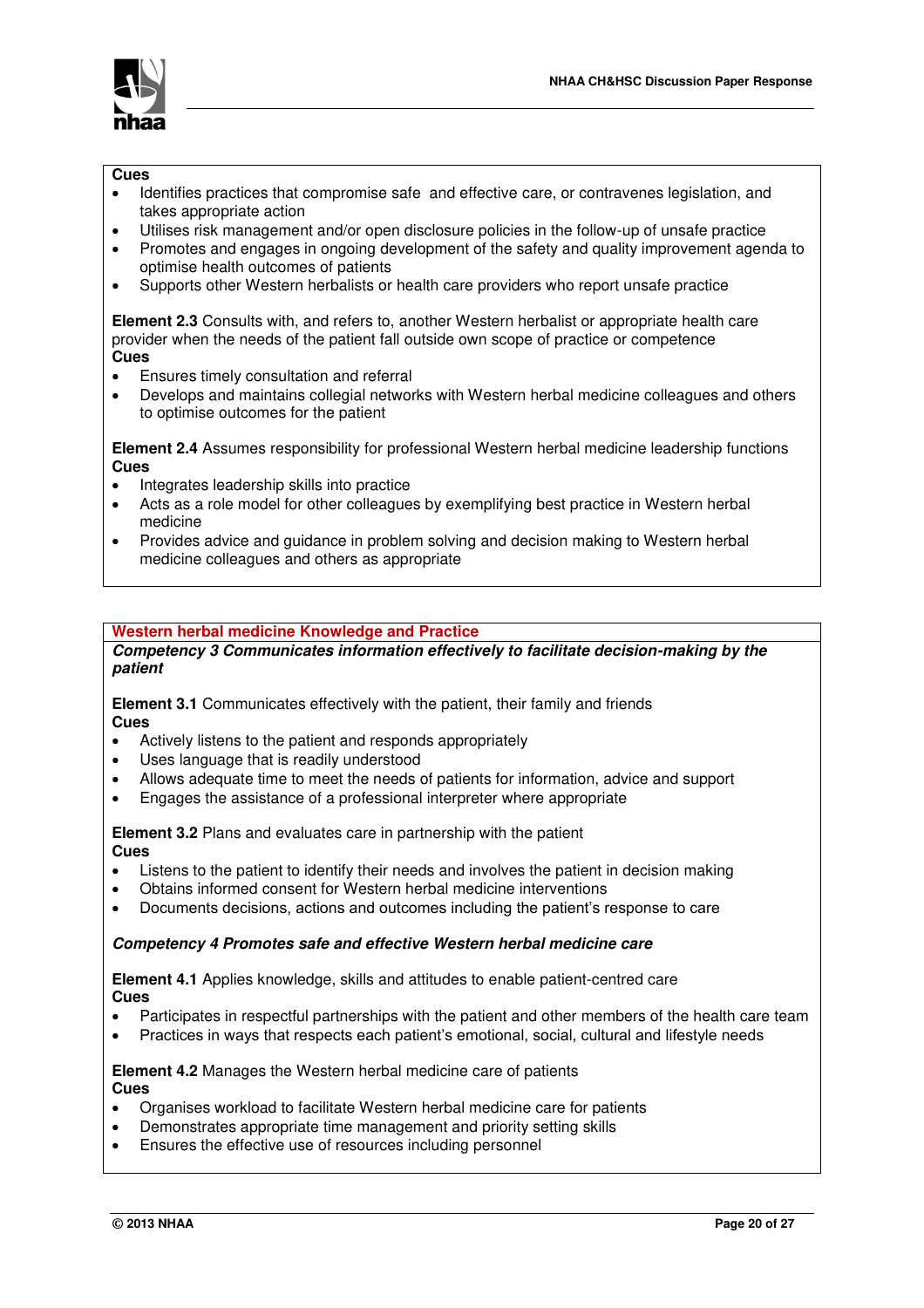

**Competency 5** Assesses, plans, provides and evaluates safe and effective Western herbal medicine care

**Element 5.1** Utilises Western herbal medicine knowledge and skills to facilitate optimal health for the patient

**Cues** 

• Promotes the understanding of health

**Element 5.2** Assesses the health and wellbeing of the patient **Cues** 

- Carries out a comprehensive assessment of the patient
- Interprets and acts upon information from the assessment

**Element 5.3** Considers emotional wellbeing of patient in the development of the therapeutic relationship and the provision of Western herbal medicine care

**Cues** 

- Acknowledges the importance of psychological wellbeing in long term health
- Engages in opportunities for patients to discuss emotional and psychological health concerns
- Implement general counselling techniques to support patients experiencing emotional and psychological health concerns
- Refer to appropriate health care providers where mental health issues beyond the scope of the Western herbalist are identified

**Element 5.4** Plans, provides, and is responsible for, safe and effective Western herbal medicine care **Cues** 

- Orders (within relevant legislation) and interprets relevant investigative and diagnostic tests and screening procedures
- Supports the patient and ensures appropriate, timely interventions are undertaken

**Element 5.5** Understands Western herbal medicine principles and their clinical application **Cues** 

- actively integrates Western herbal medicine principles with the desired health outcomes of the patient
- shows clinical judgement of the role of a Western herbalist in the clinical management of a patient

**Element 5.6** Demonstrates the ability to initiate, supply and administer relevant Western herbal medicine treatments in a safe and effective manner within relevant state or territory legislation

**Cues** 

- Maintains up to date knowledge about treatments commonly used in Western herbal medicine practice
- Provides information to the patient
- Demonstrates safe administration of Western herbal medicine treatments including consideration of side effects, contra-indications, pharmacological interactions and documentation
- Undertakes to report adverse events associated with Western herbal medicine treatments to appropriate state/territory and commonwealth organisations

**Element 5.7** Applies knowledge, skills and professionalism in use of treatment, procedures and investigations with patients

- **Cues**
- Applies Western herbal medicine treatments and procedures safely and professionally with full consent of patient
- Demonstrate judicious consideration and prioritisation of patient health and socioeconomic needs when determining the Western herbal medicine management plans
- Uses, justifies and interprets appropriate treatments and procedures to achieve the best outcome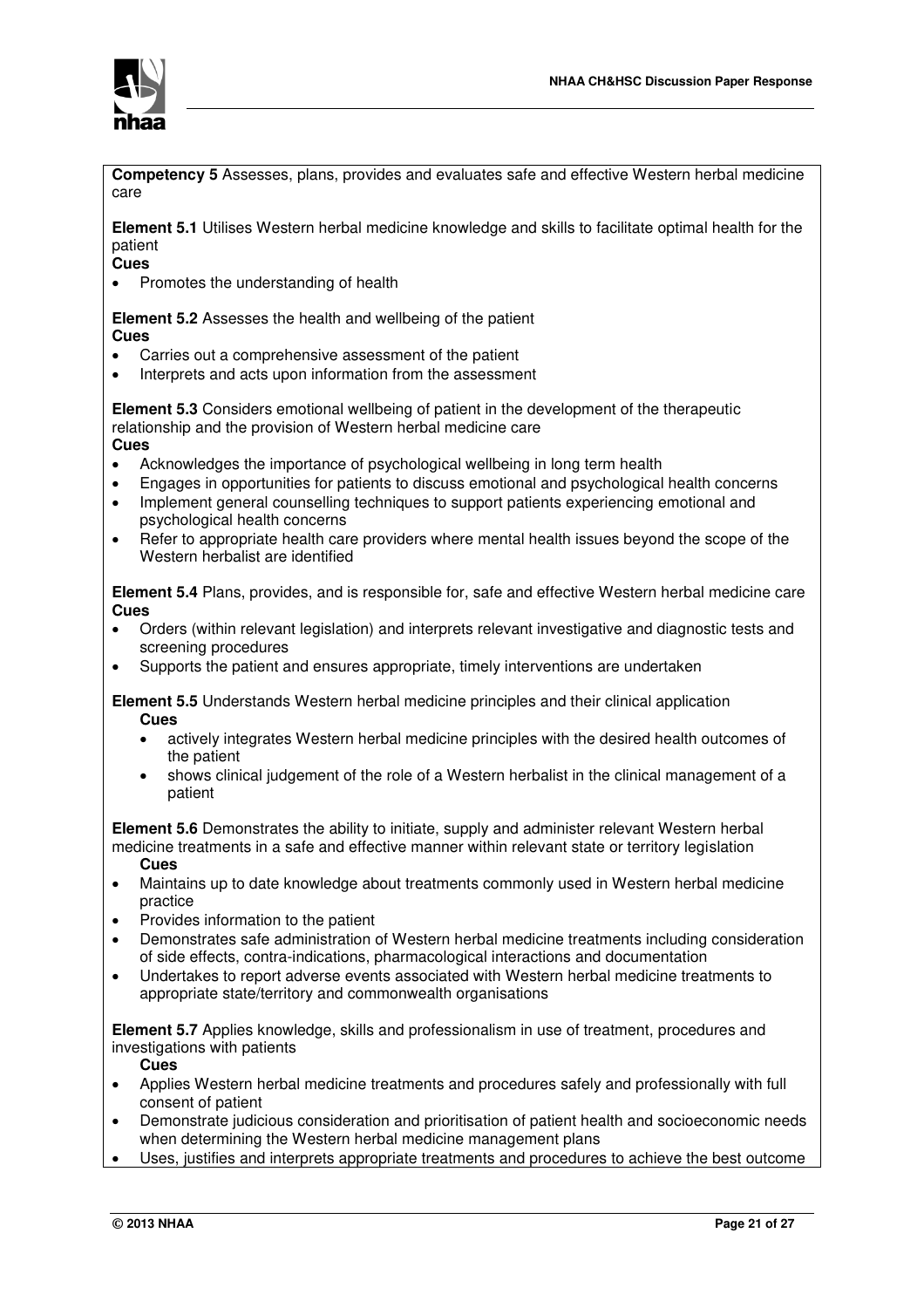

#### for the patient

### *Competency 6 Assesses, plans and evaluates safe and effective Western herbal medicine care for the patient with complex needs*

**Element 6.1** Utilises a range of Western herbal medicine knowledge and skills to provide Western herbal medicine care for the patient with complex needs as part of a collaborative team **Cues** 

- Demonstrates a sound knowledge base of relevant disease processes and health complexities
- Demonstrates an understanding of the particular psychosocial needs of the patient where there are complexities
- Continues to provide Western herbal medicine care where appropriate when collaboration with a medical practitioner or other health care provider is required
- Uses, justifies and interprets appropriate treatments and procedures to achieve the best outcome for the patient

**Element 6.2** Recognises and responds effectively in emergencies or urgent situations **Cues**

- Recognises and responds to any urgent or emergency situations with timely and appropriate intervention, consultation and/or referral
- Maintain up to date skills and knowledge concerning first aid and emergency care where appropriate

**Element 6.3** Implements effective rehabilitation care in Western herbal medicine practice **Cues** 

 Rehabilitation care is undertaken with full knowledge of the ongoing health implication of chronic health care

### **Western Herbalist as a Health Care professional**

*Competency 7 Practice as appropriate to the Western herbalists' role in the health care team* **Element 7.1** Fulfils the role of Western herbal medicine practitioner in the health care team **Cues** 

- Understands the role of Western herbalists as primary, secondary and complementary health care practitioners
- Provides appropriate care to patients as determined by the scope of Western herbal medicine care and based on the patient's needs and the involvement of other health care providers in their care

**Element 7.2** Negotiates with other health professionals to define the Western herbalists' role in the patients' health care team

**Cues** 

 Demonstrates effective negotiation and mediation with other members of the health care team to facilitate a patient-centred outcome

### *Competency 8 Advocates to protect the rights of individuals and communities to Western herbal medicine care*

**Element 8.1** Respects and supports individuals to be self-determining in promoting their own health and well-being

**Cues** 

- Articulates primary health care principles and acts accordingly
- Works with patients to identify and develop appropriate sources of social and community support and health care
- Concludes the Western herbal medicine relationship in a timely and appropriate manner
- Able to communicate effectively and within legal boundaries with other health professions and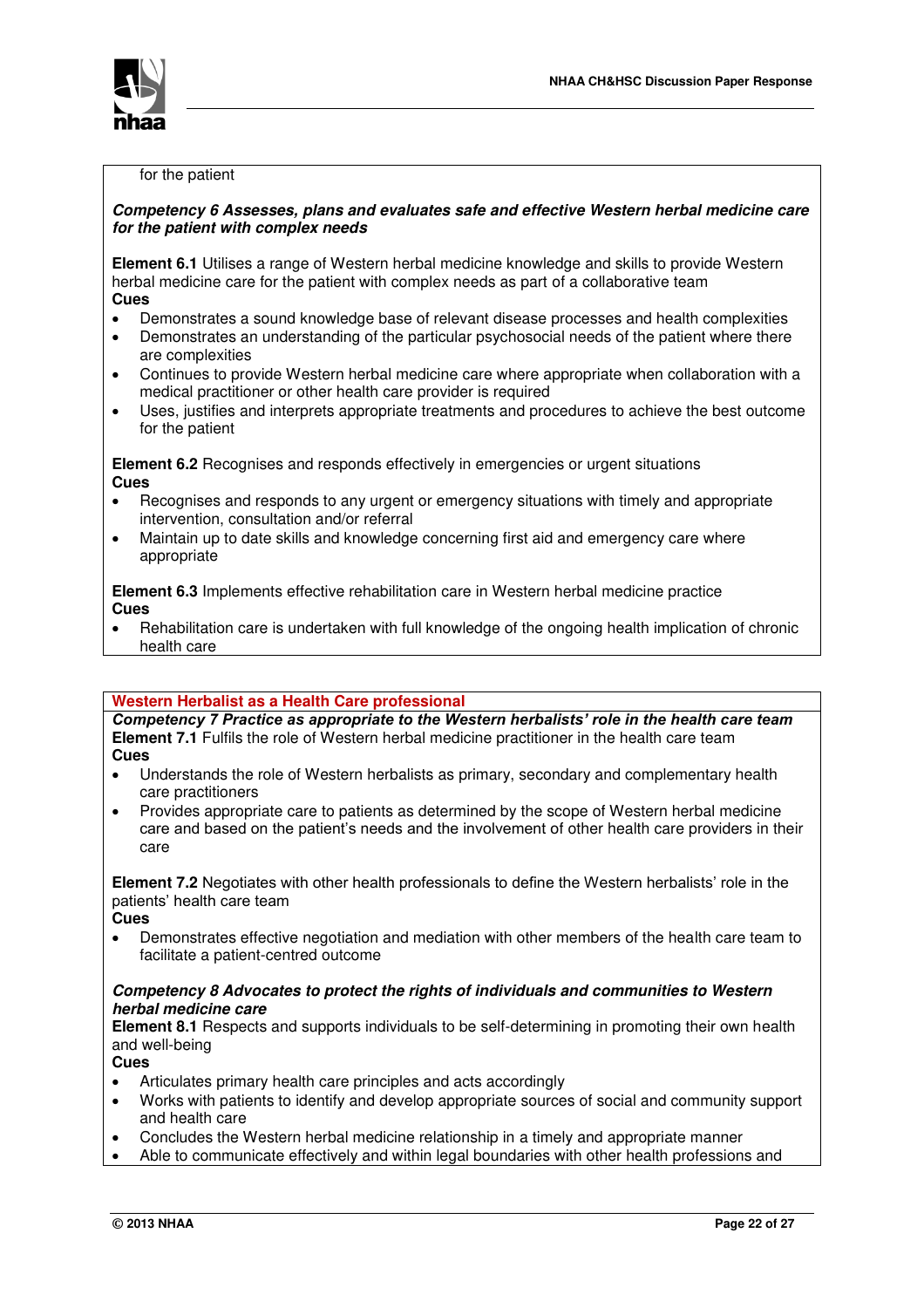

#### media

Understands the impact of media statements and the wide reaching influence of media

### *Competency 9 Develops strategies to implement and support collaborative Western herbal medicine practice*

**Element 9.1** Demonstrates effective communication with Western herbalists, health care providers and other professionals

**Cues** 

- Adapts styles and methods of communication to maximise effectiveness
- Uses a range of communication methods including written and oral
- Liaises and negotiates with colleagues at all levels to optimise outcome for the patient
- Discuses and clarifies with relevant health care providers interventions that appear in appropriate or unnecessary and negotiates a collaborative plan
- Demonstrates effective communication during consultation, referral and case transfer

**Element 9.2** Establishes, maintains and evaluates professional relationships with other health care providers

**Cues** 

- Recognises the role of other members of the health care team in the provision of health care
- Identifies and responds to factors that facilitate or hinder professional relationships
- Invites, acts upon, an offers, constructive feedback on Western herbal medicine practice from peers and colleagues

### *Competency 10 Actively supports Western herbal medicine as a public health strategy*

**Element 10.1** Responds to causes of threats to health and individuals at risk in Western herbal medicine practice

**Cues** 

- Ability to educate patients who are at risk of or carry infectious disease
- Acts to address risk factors affecting individuals regarding infectious disease

**Element 10.2** Implementation of preventative care to promote long term wellness **Cues** 

- Promotion of patient self care through education and Western herbal medicine treatment including the development of long term care plans
- Knowledge of outcomes of preventative treatments and programs to ensure their effectiveness
- Understanding of personal capabilities and the need to follow up care for patients

**Element 10.3** Advocates for, and promotes Western herbal medicine practice, within the context of public health policy

**Cues** 

- Acknowledges the impact of social, economic and psychological factors on patient's lives
- Acts to address public health issues including the promotion of healthy dietary and lifestyle choices and responding appropriately in situations where there is domestic violence, drugs or alcohol use
- Collaborates with other health professionals to plan, provide and evaluate care which facilitates health promotion and disease prevention

### *Competency 11 Ensures Western herbal medicine practice is culturally safe*

**Element 11.1** Plans, implements and evaluates strategies for providing culturally safe practice for patients, their families and colleagues

**Cues** 

- Incorporates knowledge of cross-cultural and historical factors into practice
- Demonstrate respect for differences in cultural meanings and responses to health care
- Recognises the specific needs of Aboriginal and Torres Strait Islander individuals and their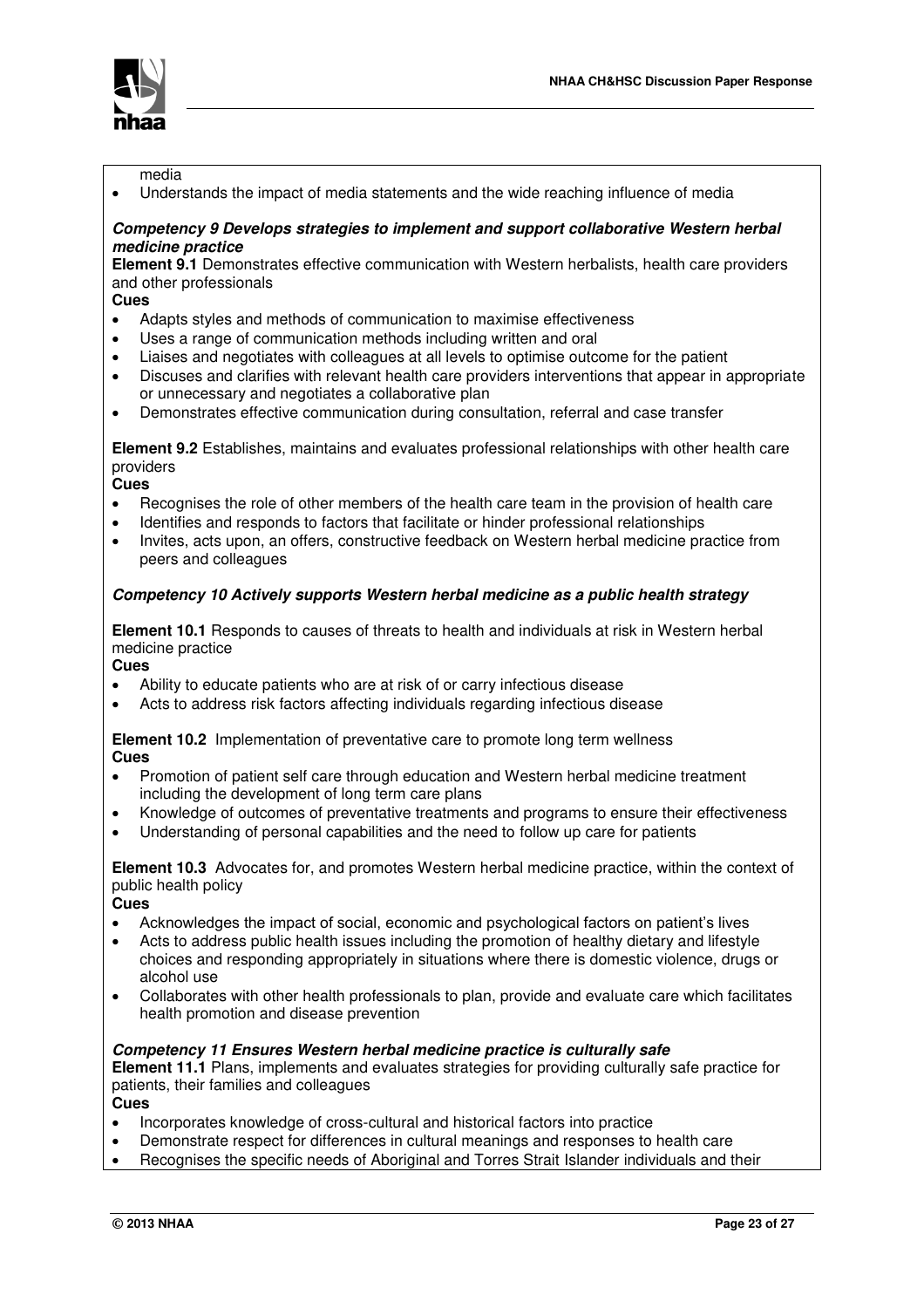

communities

Recognises and respects customary law

#### **Reflective and Ethical Practice**

*Competency 12 Bases Western herbal medicine practice on ethical decision making*  **Element 12.1** Practices in accordance with the Code of Conduct and relevant state/territory and commonwealth privacy obligations under law

### **Cues**

- Demonstrates knowledge of contemporary ethical issues in Western herbal medicine
- Demonstrates ethical behaviour towards patients, colleagues and communities
- Develops and assesses strategies to address ethical issues and breaches of confidentiality and privacy in collaboration with others

### *Competency 13 Identifies personal beliefs and develops these in ways that enhance Western herbal medicine practice*

**Element 13.1** Addresses the impact of personal beliefs and experiences on the provision of Western herbal medicine care

### **Cues**

- Recognises own attitudes, biases and values and their potential impact on practice
- Evaluates own practice and its effect on patients

**Element 13.2** Appraises and addresses the impact of power relations on Western herbal medicine practice

### **Cues**

- Demonstrates an awareness of the impact of gender, race and social policies on individuals and health care
- Work towards addressing power imbalances between health care providers, patients and the community
- Act to eliminate harassment, victimisation and bullying in the workplace
- Demonstrates a commitment to, and respect for, colleagues and peers

### *Competency 14 Acts to enhance the professional development of self and others*

### **Element 14.1** Assesses and acts upon own professional development needs

**Cues** 

- Identifies own learning needs through reflective practice and self evaluation
- Contributes to self appraisal and peer review activities as appropriate
- Prepares and actions annual professional development plans using continuing professional development frameworks
- Seeks and engages in opportunities to maintain or update skills, or knowledge, attitudes and experience
- Demonstrates and documents own professional development

### **Element 14.2** Contributes to, and evaluates, the learning experiences and professional development of others

**Cues** 

- Supports students to meet their learning needs and objectives
- Contributes to ongoing education programs
- Undertakes and critiques mutual sharing of experiences and knowledge with multidisciplinary colleagues
- Contributes to mentoring, peer support and/or clinical supervision
- Seeks and engages in opportunities to maintain or update skills, knowledge, attitudes and experience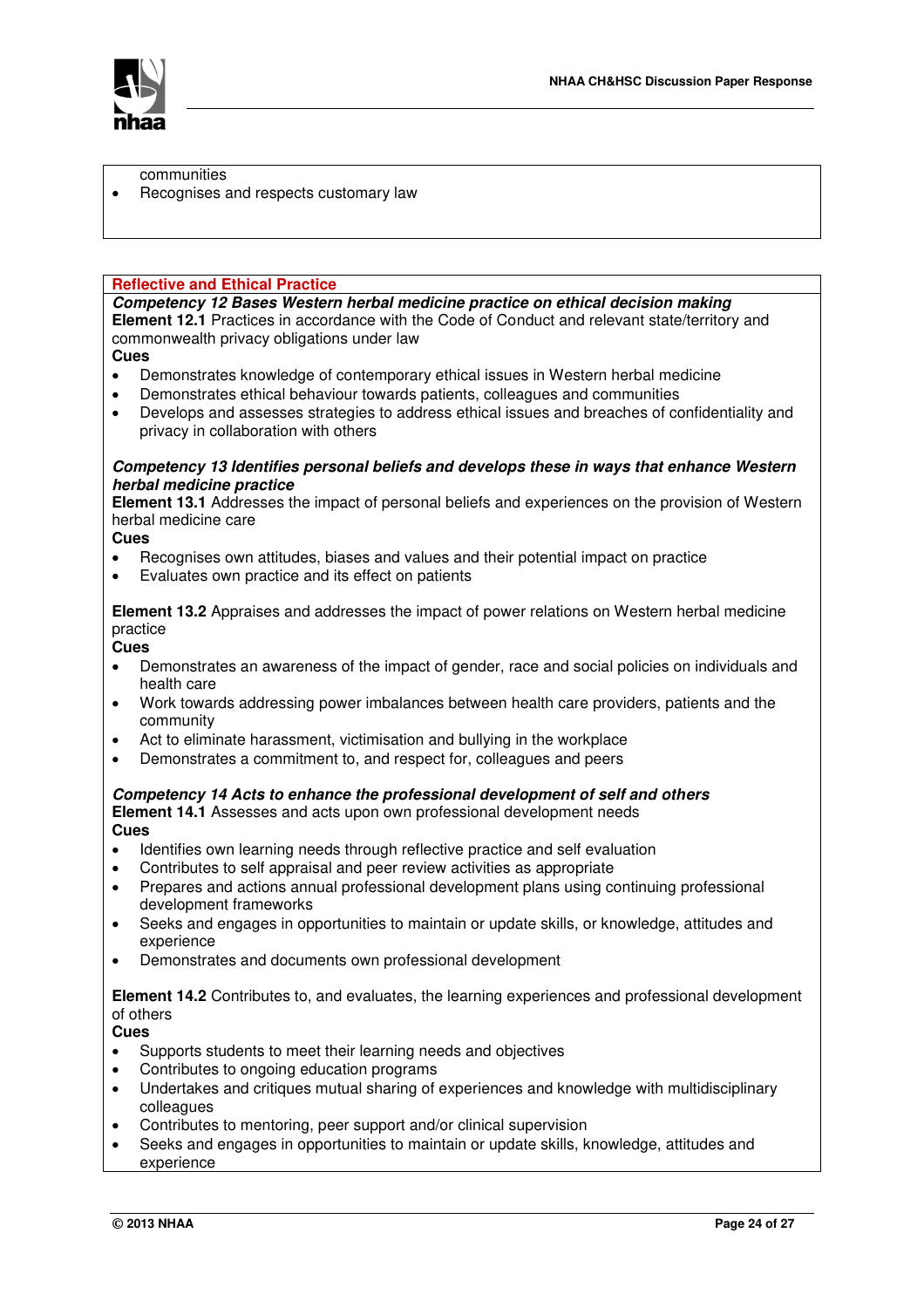

### *Competency 15 Uses evidence to inform Western herbal medicine practice*

**Element 15.1** Ensures both traditional and research evidence is incorporated into practice appropriately

**Cues** 

- Values and acknowledges the importance of traditional knowledge, research and evidence
- Maintains current knowledge about relevant research
- Demonstrates skills in retrieving and understanding research evidence including levels of enquiry and forms of evidence
- Applies objective consideration of both traditional knowledge and research in clinical decision making
- Discusses the implications of evidence with the patient
- Reviews practice and policies in the context of new evidence and knowledge
- Supports research in Western herbal medicine

**Element 15.2** Interprets evidence as a basis to inform practice and decision making **Cues** 

- Underpins Western herbal medicine practice with current knowledge and best evidence
- Accesses, shares and utilises evidence to inform practice
- Explains options while recognising the patient's right to choose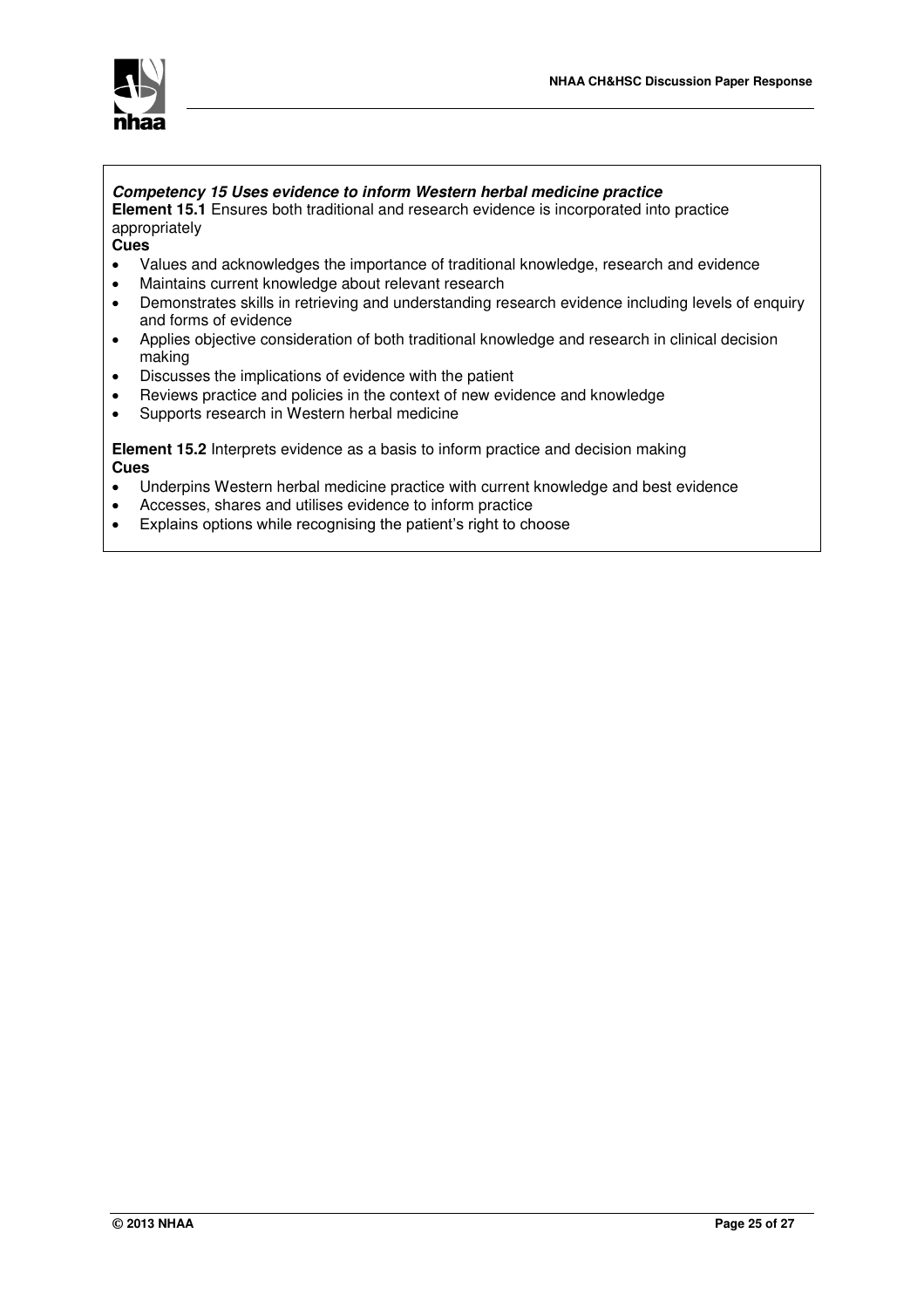

## **Appendix 3 The Practice and Regulatory Requirements of Naturopathy and Western Herbal Medicine** (12)

The Victorian Government approached La Trobe University to research and report on the practice and regulatory requirements of naturopathy. The authors utilised a number of different approaches to evaluate the issue and make recommendations for the profession. This included a workforce study of 795 practitioners of herbal medicine and naturopathy.

The study reported the duration of undergraduate study for first herbal or naturopathic qualification for practitioners ranged from *six months to six years*, with an average of 3.1 years. This is an unacceptable range, and it is noted that NHAA and other bodies have minimum hours required for courses to be accredited and thus membership of graduates available. This membership then enables access to professional indemnity insurance. That said, there will be people who do not complete adequate training, who do not seek professional membership with any professional body and thus have no professional indemnity insurance; they operate 'outside the system', such that it is. Finally, it is noted that 3.1 years is in alignment with the hours recommended with Bachelor Degree courses, thus many Advanced Diplomas appear to meet volume requirements at the time of the report.

Further, approximately 31% of herbal and naturopathic practitioners held no naturopathic qualifications, again highlighting the issue of no protection of title and limitations of 'managing' an unregulated workforce. From a public safety perspective, this introduces risk as unqualified and rogue individuals are legally able to call themselves a naturopath or herbalist and potentially put people's health at risk.

This report made the following recommendations in relation to education requirements and standards for herbal medicine and naturopathy.

- The professions of naturopathy and WHM should work towards a bachelor's degree as the minimum requirement for entry into practice.
- The World Health Organisation Guidelines (2004) should be used as a guiding framework and for quality assurance activities
- Further research should be conducted into conversion courses (from Advanced Diploma to Bachelor Degree level), workforce profile, the role of distance education, the structure and application of clinical education, guidelines for clinical practice as well as considering issues relating to international students.
- Post-graduate study pathways to be explores and developed.